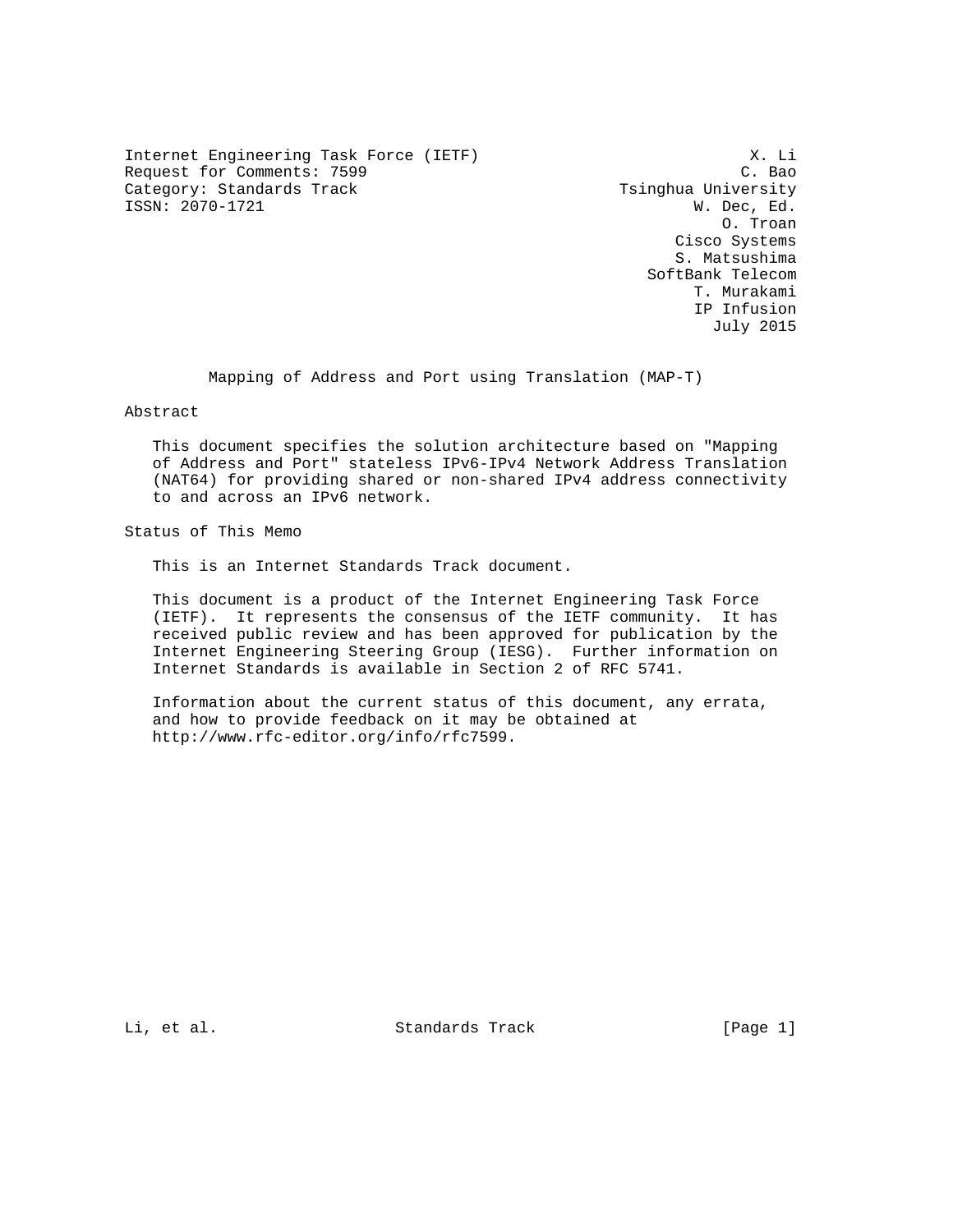# Copyright Notice

 Copyright (c) 2015 IETF Trust and the persons identified as the document authors. All rights reserved.

 This document is subject to BCP 78 and the IETF Trust's Legal Provisions Relating to IETF Documents

 (http://trustee.ietf.org/license-info) in effect on the date of publication of this document. Please review these documents carefully, as they describe your rights and restrictions with respect to this document. Code Components extracted from this document must include Simplified BSD License text as described in Section 4.e of the Trust Legal Provisions and are provided without warranty as described in the Simplified BSD License.

Li, et al. Standards Track [Page 2]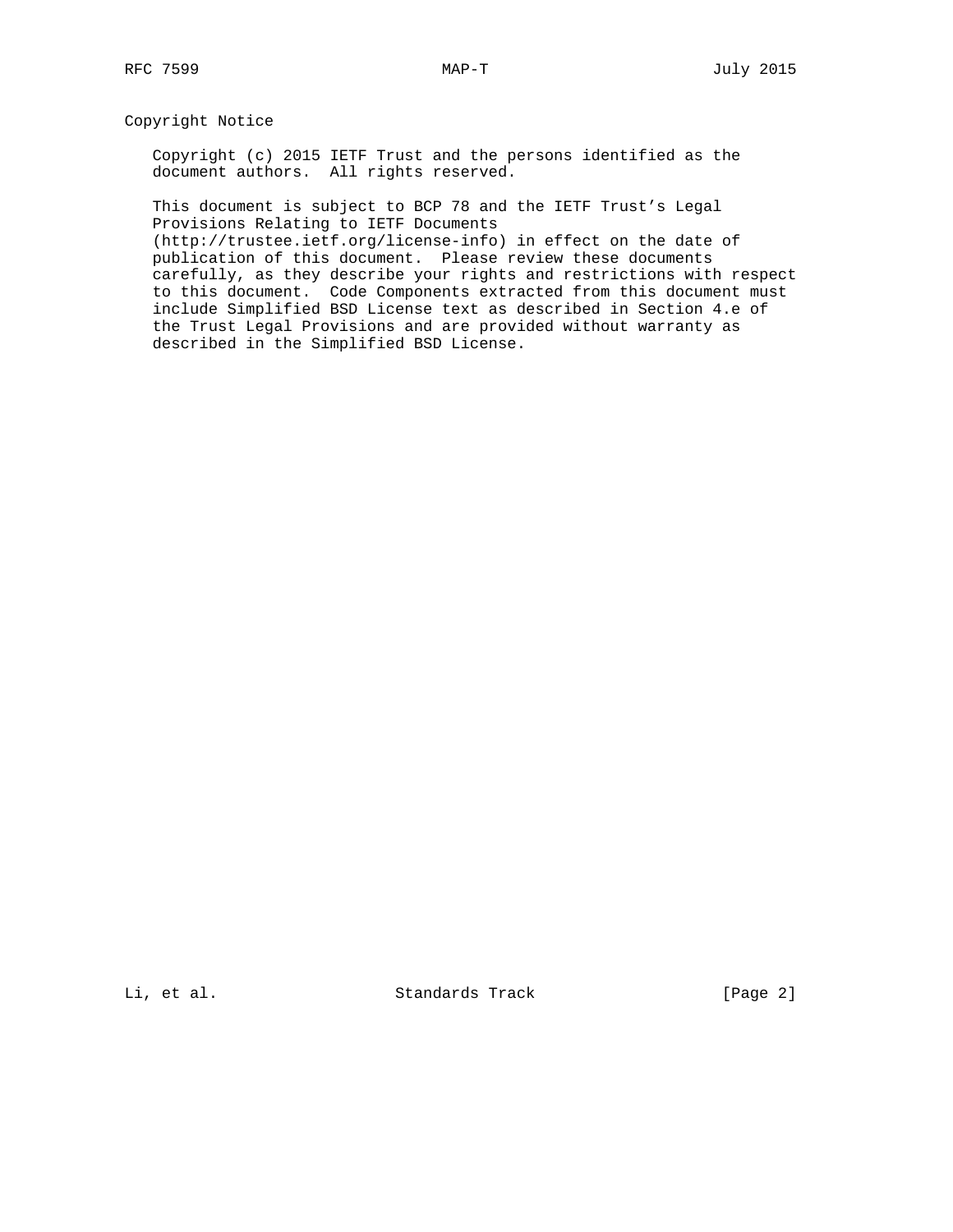Table of Contents

| 5.1. Destinations outside the MAP Domain 8                   |
|--------------------------------------------------------------|
|                                                              |
|                                                              |
|                                                              |
|                                                              |
|                                                              |
|                                                              |
|                                                              |
|                                                              |
|                                                              |
|                                                              |
| 10. Fragmentation and Path MTU Discovery 14                  |
| 10.1. Fragmentation in the MAP Domain 14                     |
| 10.2. Receiving IPv4 Fragments on the MAP Domain Borders 14  |
| 10.3. Sending IPv4 Fragments to the Outside 14               |
|                                                              |
|                                                              |
|                                                              |
| 12.2. Mesh and Hub-and-Spoke Modes 15                        |
| 12.3. Communication with IPv6 Servers in the MAP-T Domain 15 |
| 12.4. Compatibility with Other NAT64 Solutions 16            |
|                                                              |
|                                                              |
|                                                              |
|                                                              |
| Appendix A. Examples of MAP-T Translation 21                 |
| Appendix B. Port-Mapping Algorithm 24                        |
|                                                              |
|                                                              |
|                                                              |

Li, et al. Standards Track [Page 3]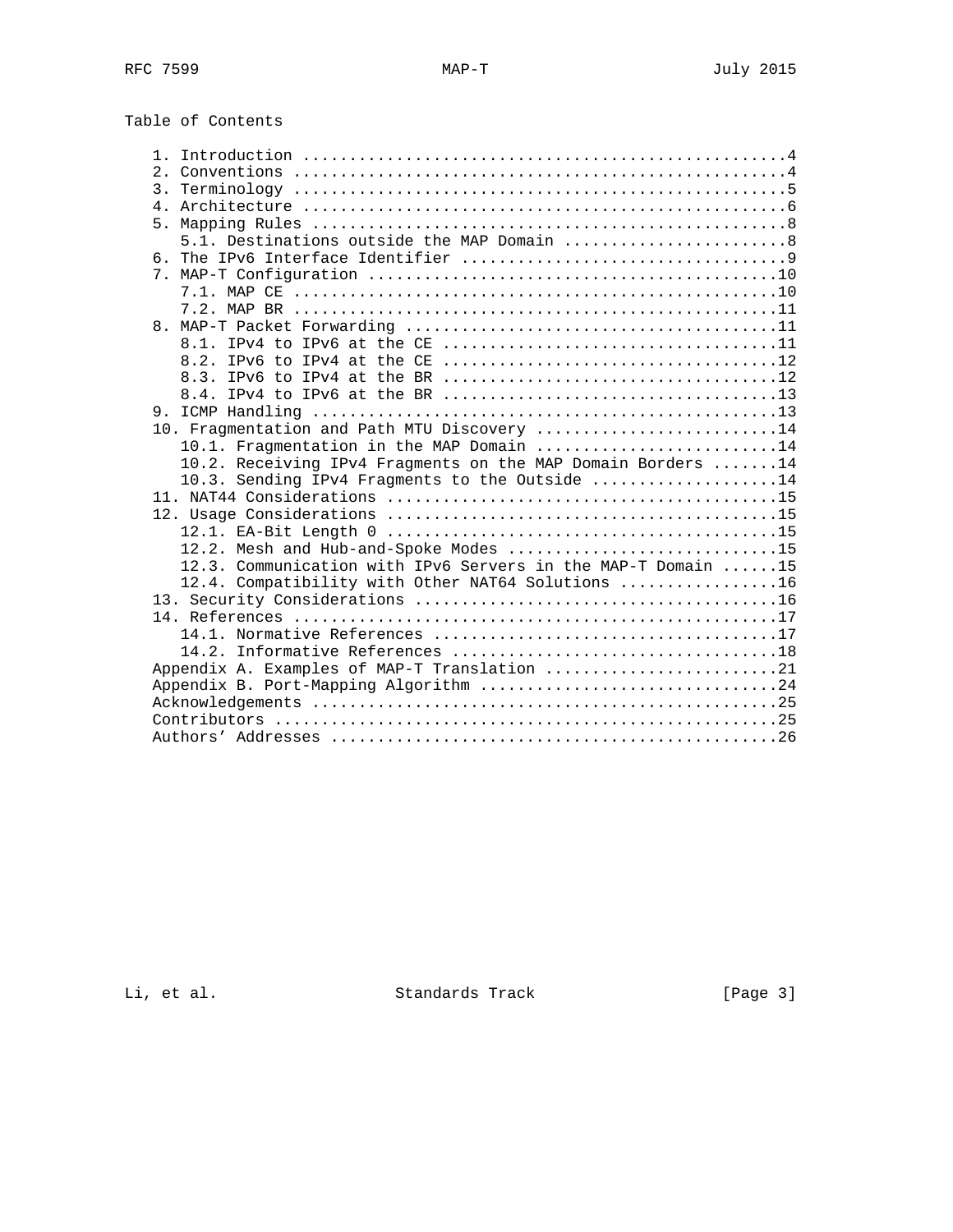# 1. Introduction

 Experiences from initial service provider IPv6 network deployments, such as [RFC6219], indicate that successful transition to IPv6 can happen while supporting legacy IPv4 users without a full end-to-end dual-IP-stack deployment. However, due to public IPv4 address exhaustion, this requires an IPv6 technology that supports IPv4 users utilizing shared IPv4 addressing, while also allowing the network operator to optimize their operations around IPv6 network practices. The use of double NAT64 translation-based solutions is an optimal way to address these requirements, especially in combination with stateless translation techniques that minimize operational challenges outlined in [Solutions-4v6].

 The Mapping of Address and Port using Translation (MAP-T) architecture specified in this document is such a double stateless NAT64-based solution. It builds on existing stateless NAT64 techniques specified in [RFC6145], along with the stateless algorithmic address and transport-layer port-mapping scheme defined in the Mapping of Address and Port with Encapsulation (MAP-E) specification [RFC7597]. The MAP-T solution differs from MAP-E in that MAP-T uses IPv4-IPv6 translation, rather than encapsulation, as the form of IPv6 domain transport. The translation mode is considered advantageous in scenarios where the encapsulation overhead, or IPv6 operational practices (e.g., the use of IPv6-only servers, or reliance on IPv6 + protocol headers for traffic classification) rule out encapsulation. These scenarios are presented in [MAP-T-Use-Cases].

# 2. Conventions

 The key words "MUST", "MUST NOT", "REQUIRED", "SHALL", "SHALL NOT", "SHOULD", "SHOULD NOT", "RECOMMENDED", "MAY", and "OPTIONAL" in this document are to be interpreted as described in RFC 2119 [RFC2119].

Li, et al. Standards Track [Page 4]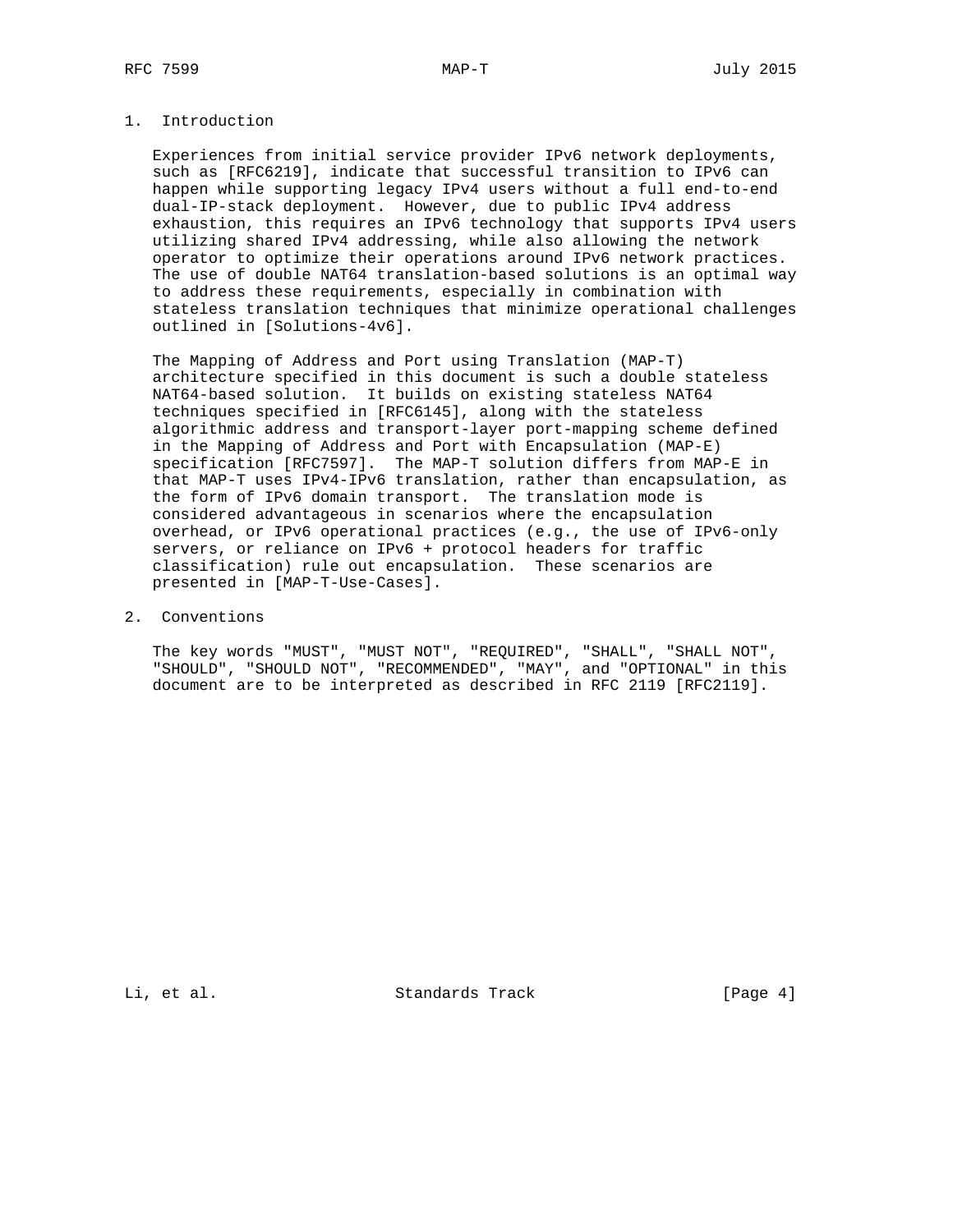| 3. Terminology |                        |                                                                                                                                                                                                                                                                                                                                                                                                                                                                                                                     |  |  |  |
|----------------|------------------------|---------------------------------------------------------------------------------------------------------------------------------------------------------------------------------------------------------------------------------------------------------------------------------------------------------------------------------------------------------------------------------------------------------------------------------------------------------------------------------------------------------------------|--|--|--|
| $MAP-T:$       |                        | Mapping of Address and Port using<br>Translation.                                                                                                                                                                                                                                                                                                                                                                                                                                                                   |  |  |  |
|                |                        | MAP Customer Edge (CE): A device functioning as a Customer Edge<br>router in a MAP deployment. A typical MAP CE<br>adopting MAP Rules will serve a residential<br>site with one WAN-side IPv6-addressed<br>interface and one or more LAN-side interfaces<br>addressed using private IPv4 addressing.                                                                                                                                                                                                                |  |  |  |
|                | MAP Border Relay (BR): | A MAP-enabled router managed by the service<br>provider at the edge of a MAP domain. A BR<br>has at least an IPv6-enabled interface and an<br>IPv4 interface connected to the native IPv4<br>network. A MAP BR may also be referred to as<br>simply a "BR" within the context of MAP.                                                                                                                                                                                                                               |  |  |  |
| MAP domain:    |                        | One or more MAP CEs and BRs connected by<br>means of an IPv6 network and sharing a common<br>set of MAP Rules. A service provider may<br>deploy a single MAP domain or may utilize<br>multiple MAP domains.                                                                                                                                                                                                                                                                                                         |  |  |  |
| MAP Rule:      |                        | A set of parameters describing the mapping<br>between an IPv4 prefix, IPv4 address, or<br>shared IPv4 address and an IPv6 prefix or<br>address. Each MAP domain uses a different<br>mapping rule set.                                                                                                                                                                                                                                                                                                               |  |  |  |
| MAP rule set:  |                        | A rule set is composed of all the MAP Rules<br>communicated to a device that are intended to<br>determine the device's IP+port mapping and<br>forwarding operations. The MAP rule set is<br>interchangeably referred to in this document<br>as a MAP rule table or as simply a "rule<br>table". Two specific types of rules -- the<br>Basic Mapping Rule (BMR) and the Forwarding<br>Mapping Rule (FMR) -- are defined in<br>Section 5 of [RFC7597]. The Default Mapping<br>Rule (DMR) is defined in this document. |  |  |  |
|                | MAP rule table:        | See MAP rule set.                                                                                                                                                                                                                                                                                                                                                                                                                                                                                                   |  |  |  |
| MAP node:      |                        | A device that implements MAP.                                                                                                                                                                                                                                                                                                                                                                                                                                                                                       |  |  |  |
|                |                        |                                                                                                                                                                                                                                                                                                                                                                                                                                                                                                                     |  |  |  |

Li, et al. Standards Track [Page 5]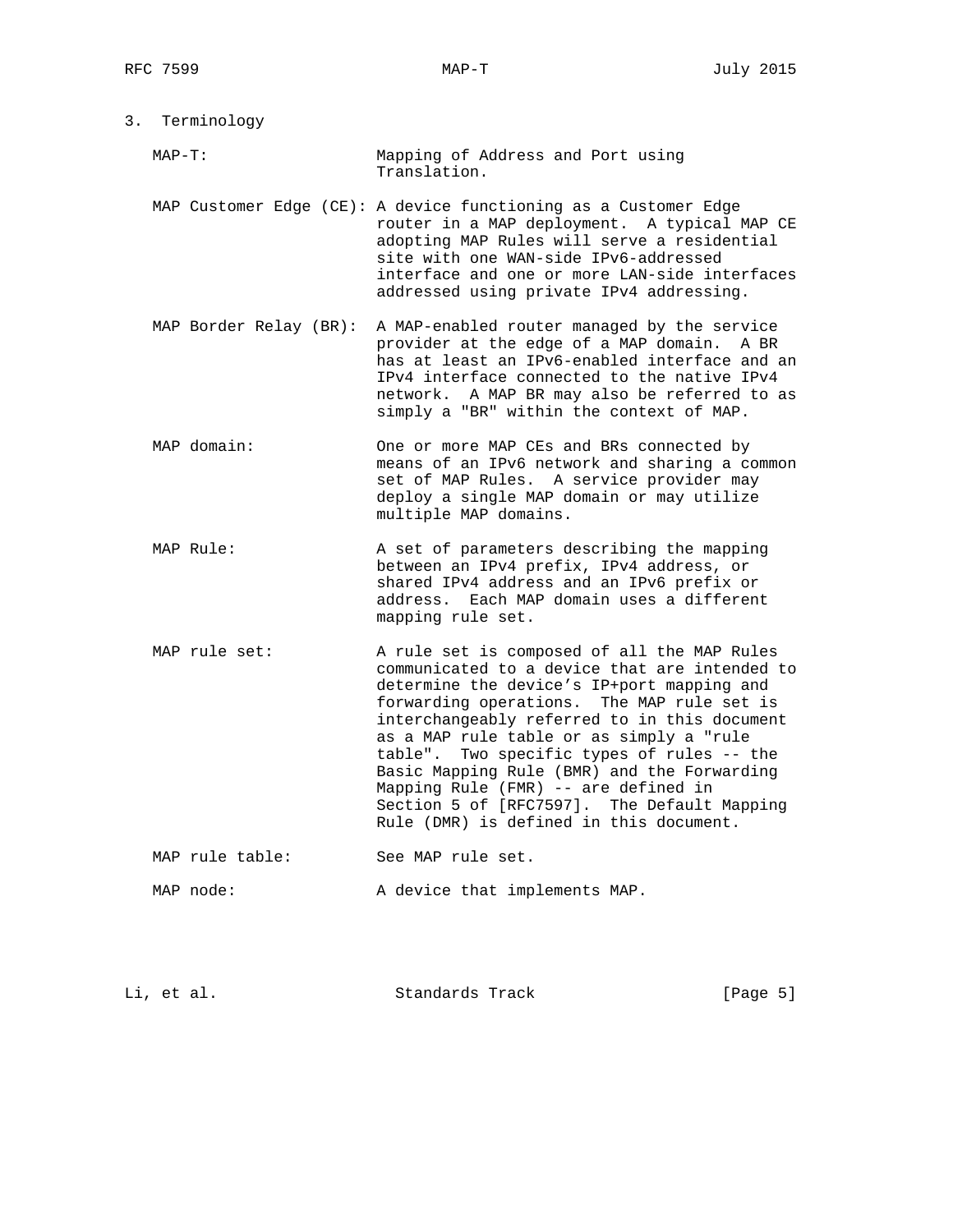- Port set: Fach node has a separate part of the transport-layer port space; this is denoted as a port set.
- Port Set ID (PSID): Algorithmically identifies a set of ports exclusively assigned to a CE.
- Shared IPv4 address: An IPv4 address that is shared among multiple CEs. Only ports that belong to the assigned port set can be used for communication. Also known as a port-restricted IPv4 address.
- End-user IPv6 prefix: The IPv6 prefix assigned to an End-user CE by means other than MAP itself, e.g., provisioned using DHCPv6 Prefix Delegation (PD) [RFC3633], assigned via Stateless Address Autoconfiguration (SLAAC) [RFC4862], or configured manually. It is unique for each CE.
- MAP IPv6 address: The IPv6 address used to reach the MAP function of a CE from other CEs and from BRs.
- Rule IPv6 prefix: An IPv6 prefix assigned by a service provider for a MAP Rule.
- Rule IPv4 prefix: An IPv4 prefix assigned by a service provider for a MAP Rule.
- Embedded Address (EA) bits:

 The IPv4 EA-bits in the IPv6 address identify an IPv4 prefix/address (or part thereof) or a shared IPv4 address (or part thereof) and a Port Set Identifier.

# 4. Architecture

 Figure 1 depicts the overall MAP-T architecture, which sees any number of privately addressed IPv4 users (N and M) connected by means of MAP-T CEs to an IPv6 network that is equipped with one or more MAP-T BRs. CEs and BRs that share MAP configuration parameters, referred to as "MAP Rules", form a MAP-T domain.

Li, et al. Standards Track [Page 6]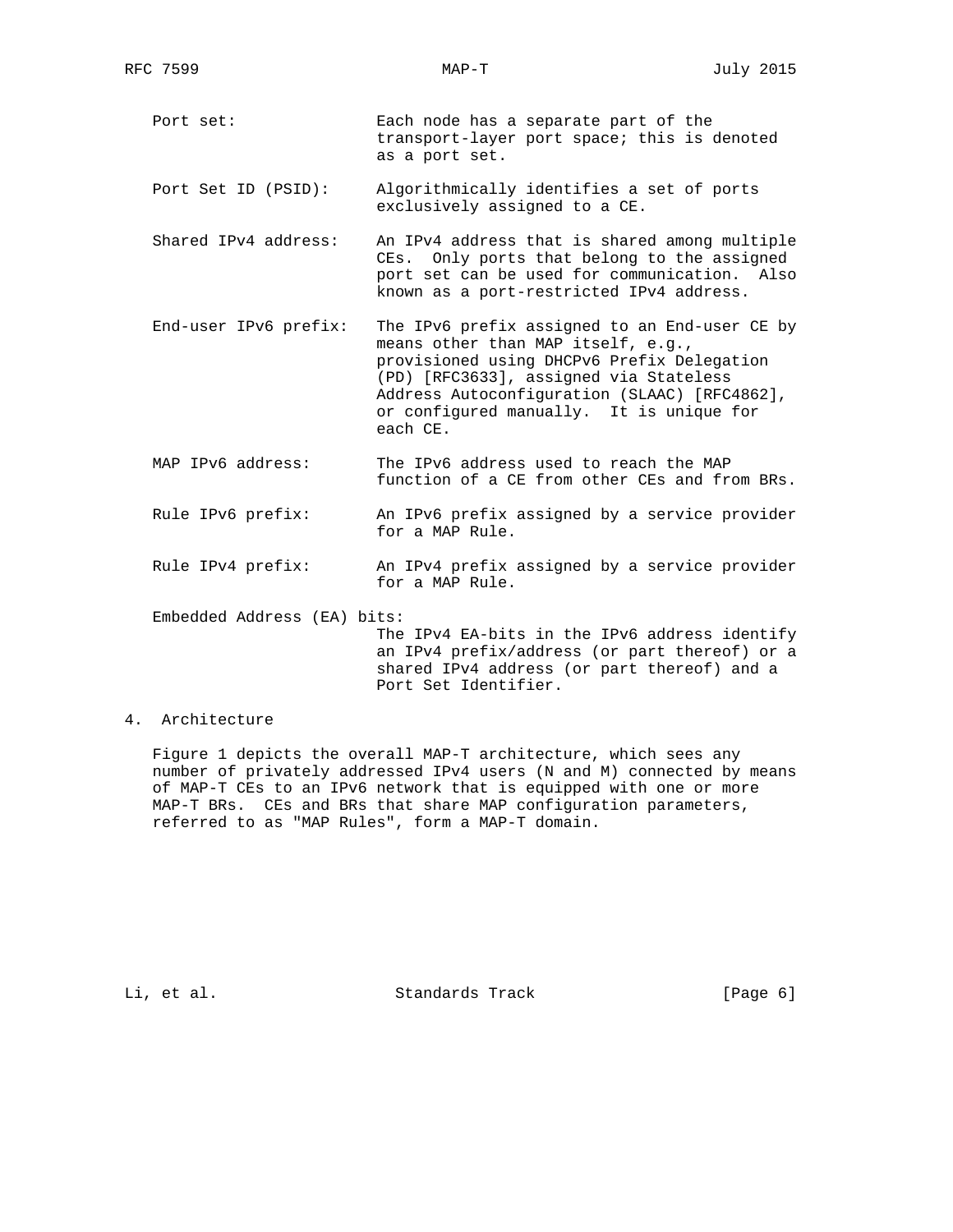Functionally, the MAP-T CE and BR utilize and extend some well-established technology building blocks to allow the IPv4 users to correspond with nodes on the public IPv4 network or on the IPv6 network as follows:

- o A (NAT44) Network Address and Port Translation (NAPT) [RFC2663] function on a MAP CE is extended with support for restricting the allowable TCP/UDP ports for a given IPv4 address. The IPv4 address and port range used are determined by the MAP provisioning process and identical to MAP-E [RFC7597].
- o A stateless NAT64 function [RFC6145] is extended to allow stateless mapping of IPv4 and transport-layer port ranges to the IPv6 address space.



### Figure 1: MAP-T Architecture

 Each MAP-T CE is assigned with a regular IPv6 prefix from the operator's IPv6 network. This, in conjunction with MAP domain configuration settings and the use of the MAP procedures, allows the computation of a MAP IPv6 address and a corresponding IPv4 address. To allow for IPv4 address sharing, the CE may also have to be

Li, et al. Standards Track [Page 7]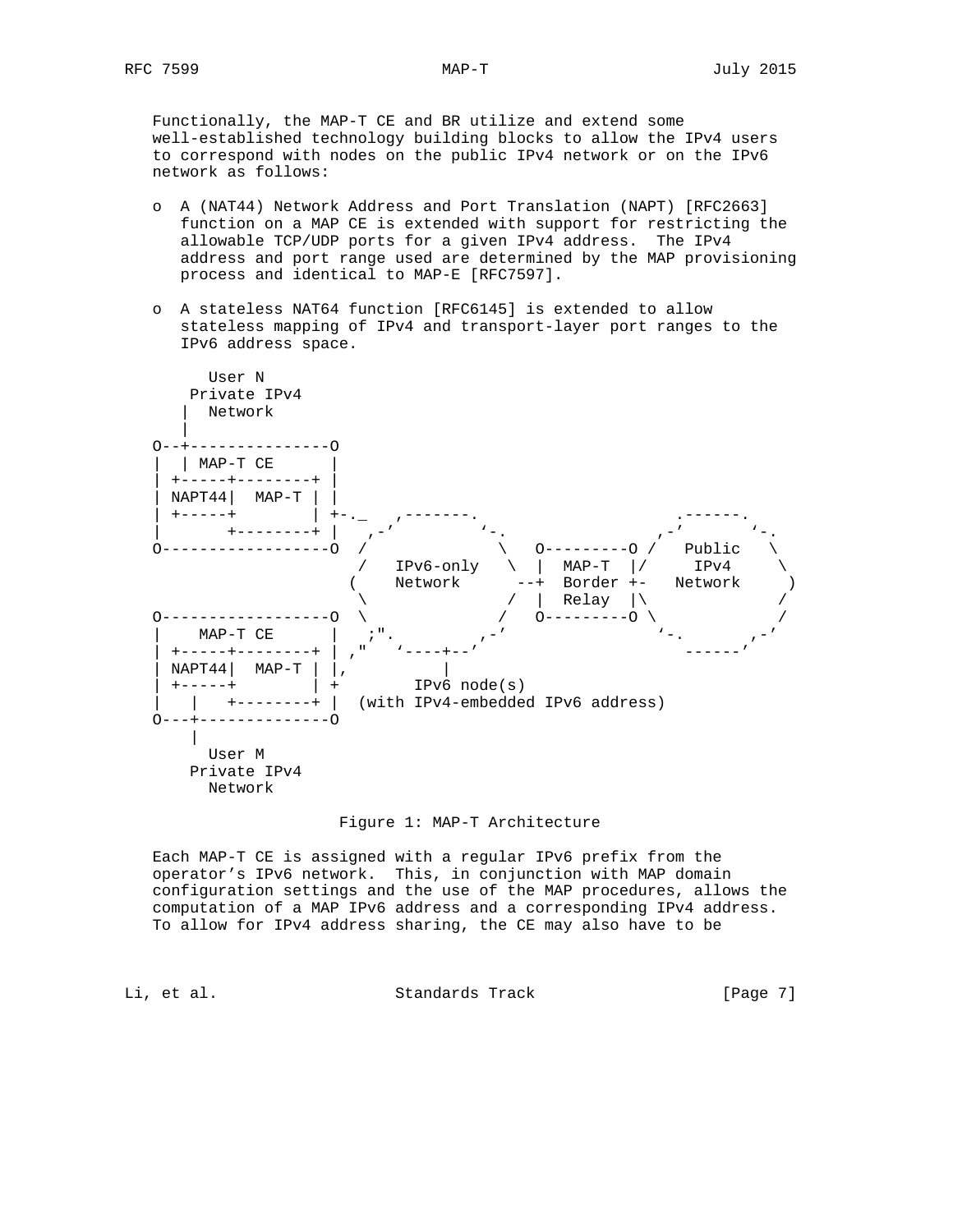configured with a TCP/UDP port range that is identified by means of a MAP Port Set Identifier (PSID) value. Each CE is responsible for forwarding traffic between a given user's private IPv4 address space and the MAP domain's IPv6 address space. The IPv4-IPv6 adaptation uses stateless NAT64, in conjunction with the MAP algorithm for address computation.

 The MAP-T BR connects one or more MAP-T domains to external IPv4 networks using stateless NAT64 as extended by the MAP-T behavior described in this document.

 In contrast to MAP-E, NAT64 technology is used in the architecture for two purposes. First, it is intended to diminish encapsulation overhead and allow IPv4 and IPv6 traffic to be treated as similarly as possible. Second, it is intended to allow IPv4-only nodes to correspond directly with IPv6 nodes in the MAP-T domain that have IPv4-embedded IPv6 addresses as per [RFC6052].

The MAP-T architecture is based on the following key properties:

- 1. Algorithmic IPv4-IPv6 address mapping codified as MAP Rules, as described in Section 5
- 2. A MAP IPv6 address identifier, as described in Section 6
- 3. MAP-T IPv4-IPv6 forwarding behavior, as described in Section 8
- 5. Mapping Rules

 The MAP-T algorithmic mapping rules are identical to those in Section 5 of the MAP-E specification [RFC7597], with the following exception: the forwarding of traffic to and from IPv4 destinations outside a MAP-T domain is to be performed as described in this document, instead of Section 5.4 of the MAP-E specification.

5.1. Destinations outside the MAP Domain

 IPv4 traffic sent by MAP nodes that are all within one MAP domain is translated to IPv6, with the sender's MAP IPv6 address, derived via the Basic Mapping Rule (BMR), as the IPv6 source address and the recipient's MAP IPv6 address, derived via the Forwarding Mapping Rule (FMR), as the IPv6 destination address.

 IPv4-addressed destinations outside of the MAP domain are represented by means of IPv4-embedded IPv6 addresses as per [RFC6052], using the BR's IPv6 prefix. For a CE sending traffic to any such destination, the source address of the IPv6 packet will be that of the CE's MAP IPv6 address, and the destination IPv6 address will be the

Li, et al. Standards Track [Page 8]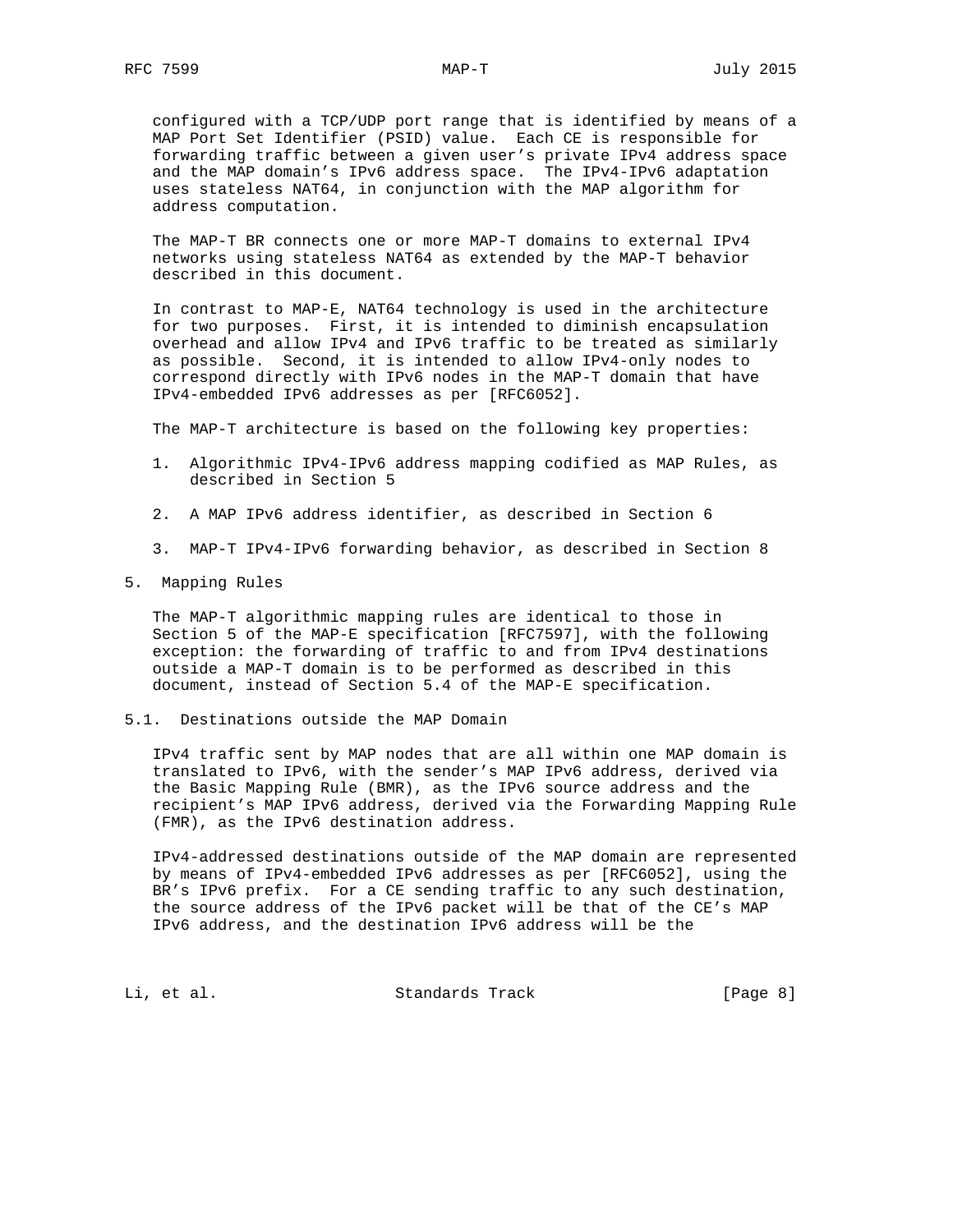destination IPv4-embedded IPv6 address. This address mapping is said to be following the MAP-T Default Mapping Rule (DMR) and is defined in terms of the IPv6 prefix advertised by one or more BRs, which provide external connectivity. A typical MAP-T CE will install an IPv4 default route using this rule. A BR will use this rule when translating all outside IPv4 source addresses to the IPv6 MAP domain.

 The DMR IPv6 prefix length SHOULD be 64 bits long by default and in any case MUST NOT exceed 96 bits. The mapping of the IPv4 destination behind the IPv6 prefix will by default follow the /64 rule as per [RFC6052]. Any trailing bits after the IPv4 address are set to 0x0.

6. The IPv6 Interface Identifier

 The interface identifier format of a MAP-T node is the same as the format described in Section 6 of [RFC7597]. The format diagram is provided here for convenience:

|  | 128-n-o-s bits              |  |
|--|-----------------------------|--|
|  | 16 bits   32 bits   16 bits |  |
|  | 0   IPv4 address   PSID     |  |
|  |                             |  |

### Figure 2: IPv6 Interface Identifier

 In the case of an IPv4 prefix, the IPv4 address field is right-padded with zeros up to 32 bits. The PSID is left-padded with zeros to create a 16-bit field. For an IPv4 prefix or a complete IPv4 address, the PSID field is zero.

 If the End-user IPv6 prefix length is larger than 64, the most significant parts of the interface identifier are overwritten by the prefix.

Li, et al. Standards Track [Page 9]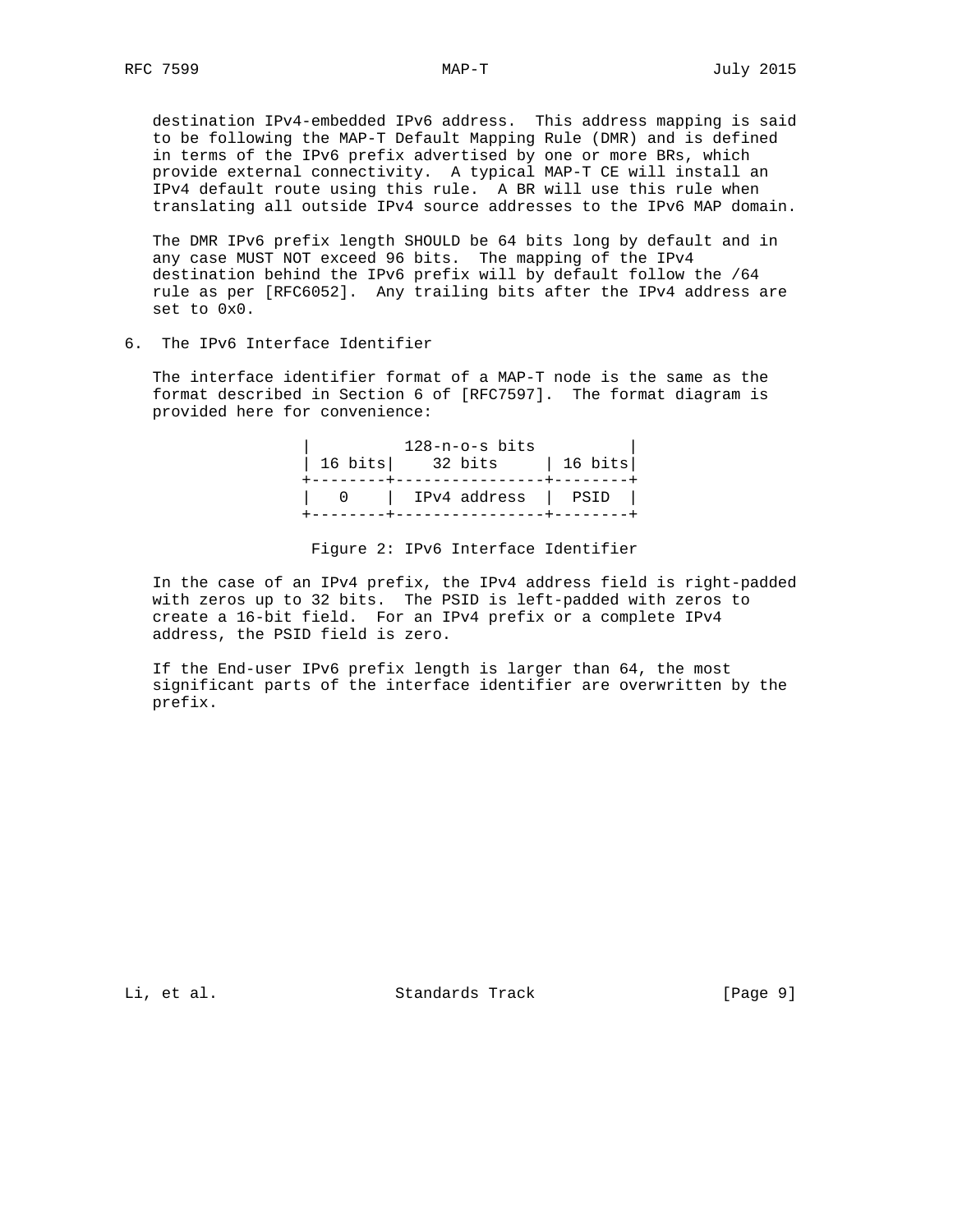## 7. MAP-T Configuration

 For a given MAP domain, the BR and CE MUST be configured with the following MAP parameters. The values for these parameters are identical for all CEs and BRs within a given MAP-T domain.

- o The Basic Mapping Rule and, optionally, the Forwarding Mapping Rules, including the Rule IPv6 prefix, Rule IPv4 prefix, and Length of embedded address bits
- o Use of hub-and-spoke mode or Mesh mode (if all traffic should be sent to the BR, or if direct CE-to-CE correspondence should be supported)
- o Use of IPv4-IPv6 translation (MAP-T)
- o The BR's IPv6 prefix used in the DMR

# 7.1. MAP CE

 For a given MAP domain, the MAP configuration parameters are the same across all CEs within that domain. These values may be conveyed and configured on the CEs using a variety of methods, including DHCPv6, the Broadband Forum's "TR-69" Residential Gateway management interface [TR069], the Network Configuration Protocol (NETCONF), or manual configuration. This document does not prescribe any of these methods but recommends that a MAP CE SHOULD implement DHCPv6 options as per [RFC7598]. Other configuration and management methods may use the data model described by this option for consistency and convenience of implementation on CEs that support multiple configuration methods.

 Besides the MAP configuration parameters, a CE requires an IPv6 prefix to be assigned to the CE. This End-user IPv6 prefix is configured as part of obtaining IPv6 Internet access and is acquired using standard IPv6 means applicable in the network where the CE is located.

 The MAP provisioning parameters, and hence the IPv4 service itself, are tied to the End-user IPv6 prefix; thus, the MAP service is also tied to this in terms of authorization, accounting, etc.

 A single MAP CE MAY be connected to more than one MAP domain, just as any router may have more than one IPv4-enabled service-provider facing interface and more than one set of associated addresses assigned by DHCPv6. Each domain within which a given CE operates

Li, et al. Standards Track [Page 10]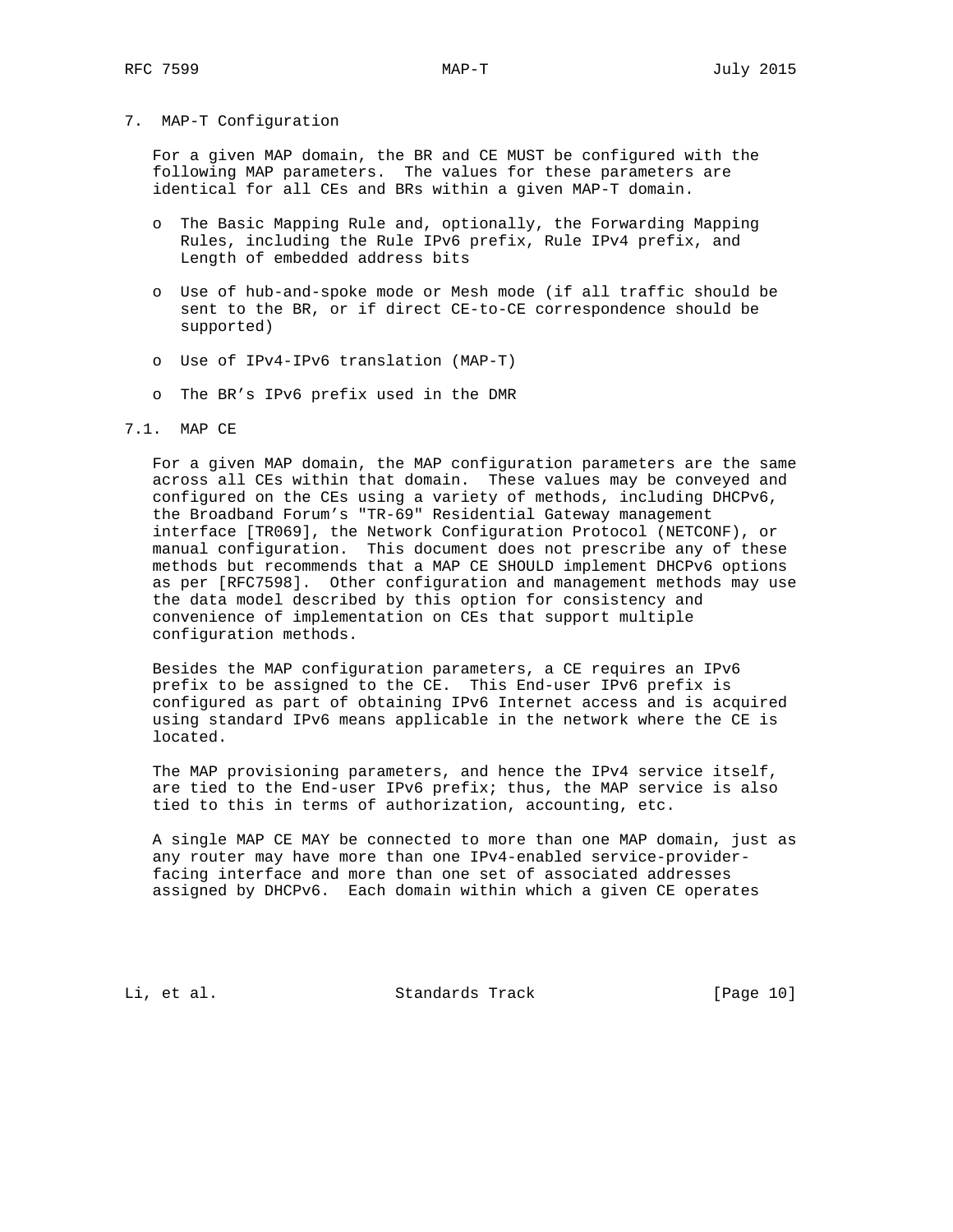would require its own set of MAP configuration elements and would generate its own IPv4 address. Each MAP domain requires a distinct End-user IPv6 prefix.

7.2. MAP BR

 The MAP BR MUST be configured with the same MAP elements as the MAP CEs operating within the same domain.

 For increased reliability and load balancing, the BR IPv6 prefix MAY be shared across a given MAP domain. As MAP is stateless, any BR may be used for forwarding to/from the domain at any time.

 Since MAP uses provider address space, no specific IPv6 or IPv4 routes need to be advertised externally outside the service provider's network for MAP to operate. However, the BR prefix needs to be advertised in the service provider's IGP.

# 8. MAP-T Packet Forwarding

 The end-to-end packet flow in MAP-T involves an IPv4 or IPv6 packet being forwarded by a CE or BR in one of two directions for each such case. This section presents a conceptual view of the operations involved in such forwarding.

## 8.1. IPv4 to IPv6 at the CE

 A MAP-T CE receiving IPv4 packets SHOULD perform NAPT44 processing and create any necessary NAPT44 bindings. The source address and source port range of packets resulting from the NAPT44 processing MUST correspond to the source IPv4 address and source transport port range assigned to the CE by means of the MAP Basic Mapping Rule (BMR).

 The IPv4 packet is subject to a longest IPv4 destination address + port match MAP Rule selection, which then determines the parameters for the subsequent NAT64 operation. By default, all traffic is matched to the DMR and is subject to the stateless NAT64 operation using the DMR parameters for NAT64 (Section 5.1). Packets that are matched to (optional) Forwarding Mapping Rules (FMRs) are subject to the stateless NAT64 operation using the FMR parameters (Section 5) for the MAP algorithm. In all cases, the CE's MAP IPv6 address (Section 6) is used as a source address.

 A MAP-T CE MUST support a Default Mapping Rule and SHOULD support one or more Forwarding Mapping Rules.

Li, et al. Standards Track [Page 11]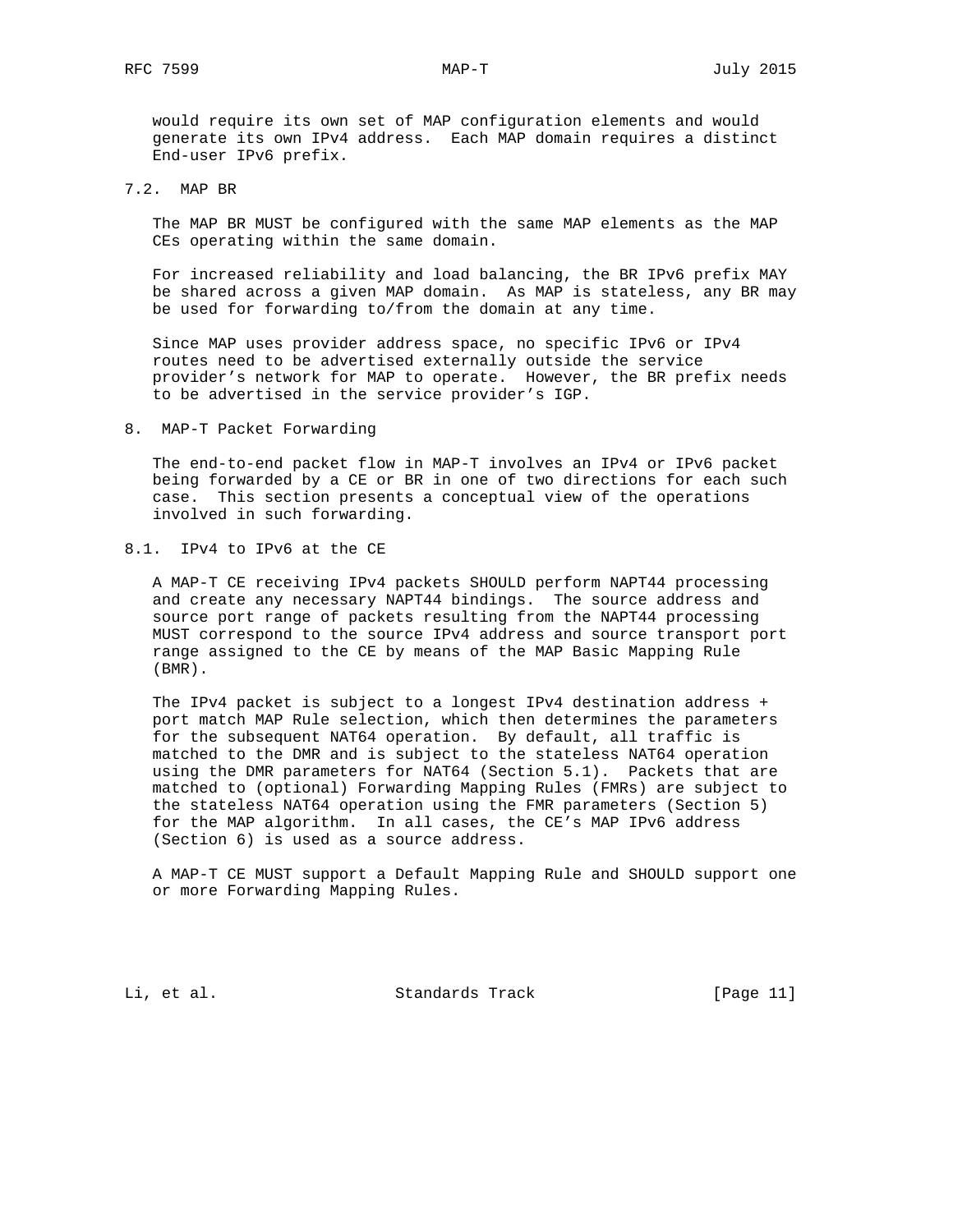# 8.2. IPv6 to IPv4 at the CE

 A MAP-T CE receiving an IPv6 packet performs its regular IPv6 operations (filtering, pre-routing, etc.). Only packets that are addressed to the CE's MAP-T IPv6 addresses, and with source addresses matching the IPv6 MAP Rule prefixes of a DMR or FMR, are processed by the MAP-T CE, with the DMR or FMR being selected based on a longest match. The CE MUST check that each MAP-T received packet's transport-layer destination port number is in the range allowed for by the CE's MAP BMR configuration. The CE MUST silently drop any nonconforming packet and increment an appropriate counter. When receiving a packet whose source IP address longest matches an FMR prefix, the CE MUST perform a check of consistency of the source address against the allowed values as per the derived allocated source port range. If the source port number of a packet is found to be outside the allocated range, the CE MUST drop the packet and SHOULD respond with an ICMPv6 "Destination Unreachable, source address failed ingress/egress policy" (Type 1, Code 5).

 For each MAP-T processed packet, the CE's NAT64 function MUST compute an IPv4 source and destination address. The IPv4 destination address is computed by extracting relevant information from the IPv6 destination and the information stored in the BMR as per Section 5. The IPv4 source address is formed by classifying a packet's source as longest matching a DMR or FMR rule prefix, and then using the respective rule parameters for the NAT64 operation.

 The resulting IPv4 packet is then forwarded to the CE's NAPT44 function, where the destination IPv4 address and port number MUST be mapped to their original value before being forwarded according to the CE's regular IPv4 rules. When the NAPT44 function is not enabled, by virtue of MAP configuration, the traffic from the stateless NAT64 function is directly forwarded according to the CE's IPv4 rules.

# 8.3. IPv6 to IPv4 at the BR

 A MAP-T BR receiving an IPv6 packet MUST select a matching MAP Rule based on a longest address match of the packet's source address against the MAP Rules present on the BR. In combination with the Port Set ID derived from the packet's source IPv6 address, the selected MAP Rule allows the BR to verify that the CE is using its allowed address and port range. Thus, the BR MUST perform a validation of the consistency of the source against the allowed values from the identified port range. If the packet's source port number is found to be outside the range allowed, the BR MUST drop the

Li, et al. Standards Track [Page 12]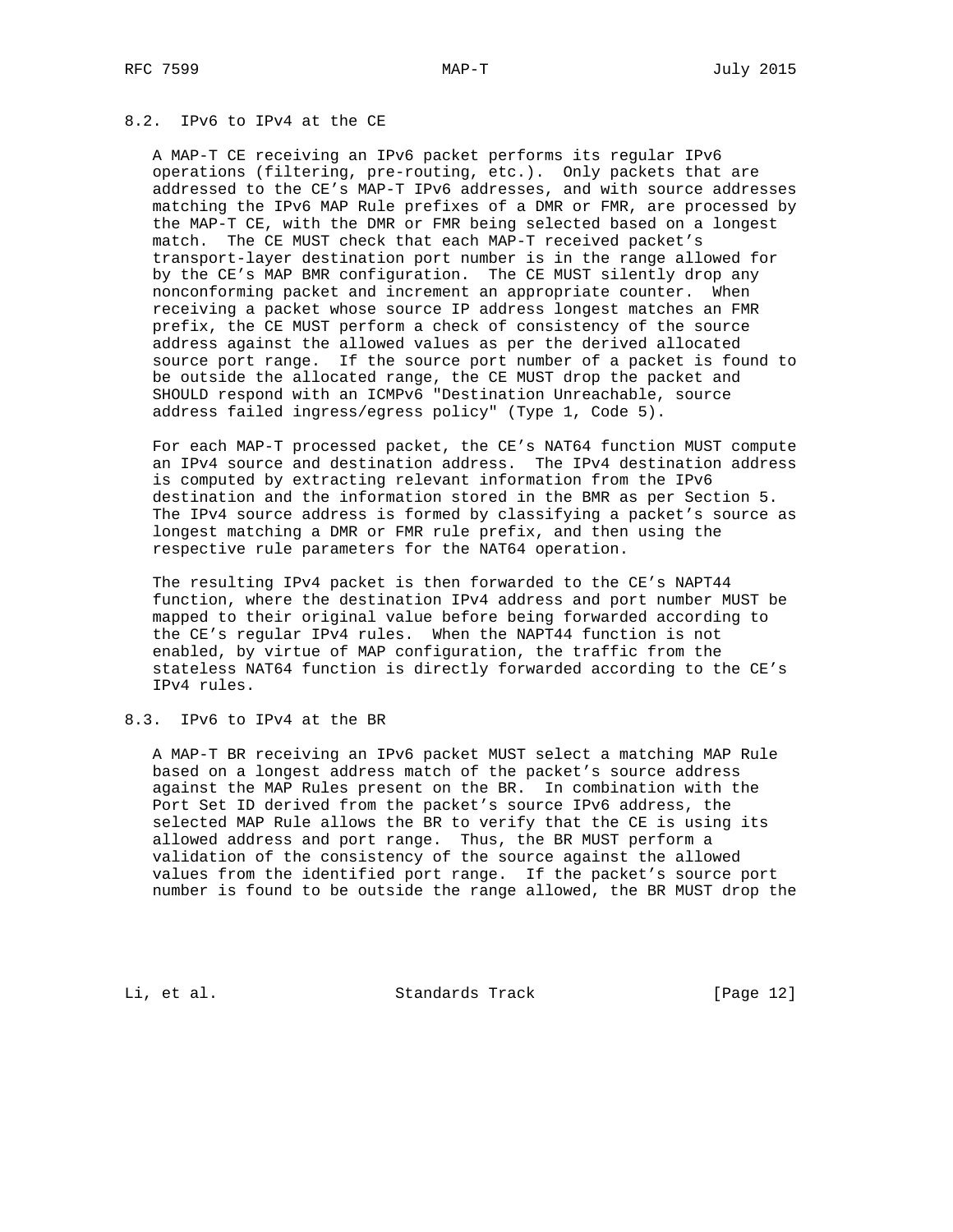packet and increment a counter to indicate the event. The BR SHOULD also respond with an ICMPv6 "Destination Unreachable, source address failed ingress/egress policy" (Type 1, Code 5).

 When constructing the IPv4 packet, the BR MUST derive the source and destination IPv4 addresses as per Section 5 of this document and translate the IPv6-to-IPv4 headers as per [RFC6145]. The resulting IPv4 packet is then passed to regular IPv4 forwarding.

# 8.4. IPv4 to IPv6 at the BR

 A MAP-T BR receiving IPv4 packets uses a longest match IPv4 + transport-layer port lookup to identify the target MAP-T domain and select the FMR and DMR rules. The MAP-T BR MUST then compute and apply the IPv6 destination addresses from the IPv4 destination address and port as per the selected FMR. The MAP-T BR MUST also compute and apply the IPv6 source addresses from the IPv4 source address as per Section 5.1 (i.e., using the IPv4 source and the BR's IPv6 prefix, it forms an IPv6-embedded IPv4 address). The generic IPv4-to-IPv6 header translation procedures outlined in [RFC6145] apply throughout. The resulting IPv6 packets are then passed to regular IPv6 forwarding.

 Note that the operation of a BR, when forwarding to/from MAP-T domains that are defined without IPv4 address sharing, is the same as that of stateless NAT64 IPv4/IPv6 translation.

## 9. ICMP Handling

 MAP-T CEs and BRs MUST follow ICMP/ICMPv6 translation as per [RFC6145]; however, additional behavior is also required due to the presence of NAPT44. Unlike TCP and UDP, which provide two transport protocol port fields to represent both source and destination, the ICMP/ICMPv6 [RFC792] [RFC4443] Query message header has only one ID field, which needs to be used to identify a sending IPv4 host. When receiving IPv4 ICMP messages, the MAP-T CE MUST rewrite the ID field to a port value derived from the CE's Port Set ID.

 A MAP-T BR receiving an IPv4 ICMP packet that contains an ID field that is bound for a shared address in the MAP-T domain SHOULD use the ID value as a substitute for the destination port in determining the IPv6 destination address. In all other cases, the MAP-T BR MUST derive the destination IPv6 address by simply mapping the destination IPv4 address without additional port information.

Li, et al. Standards Track [Page 13]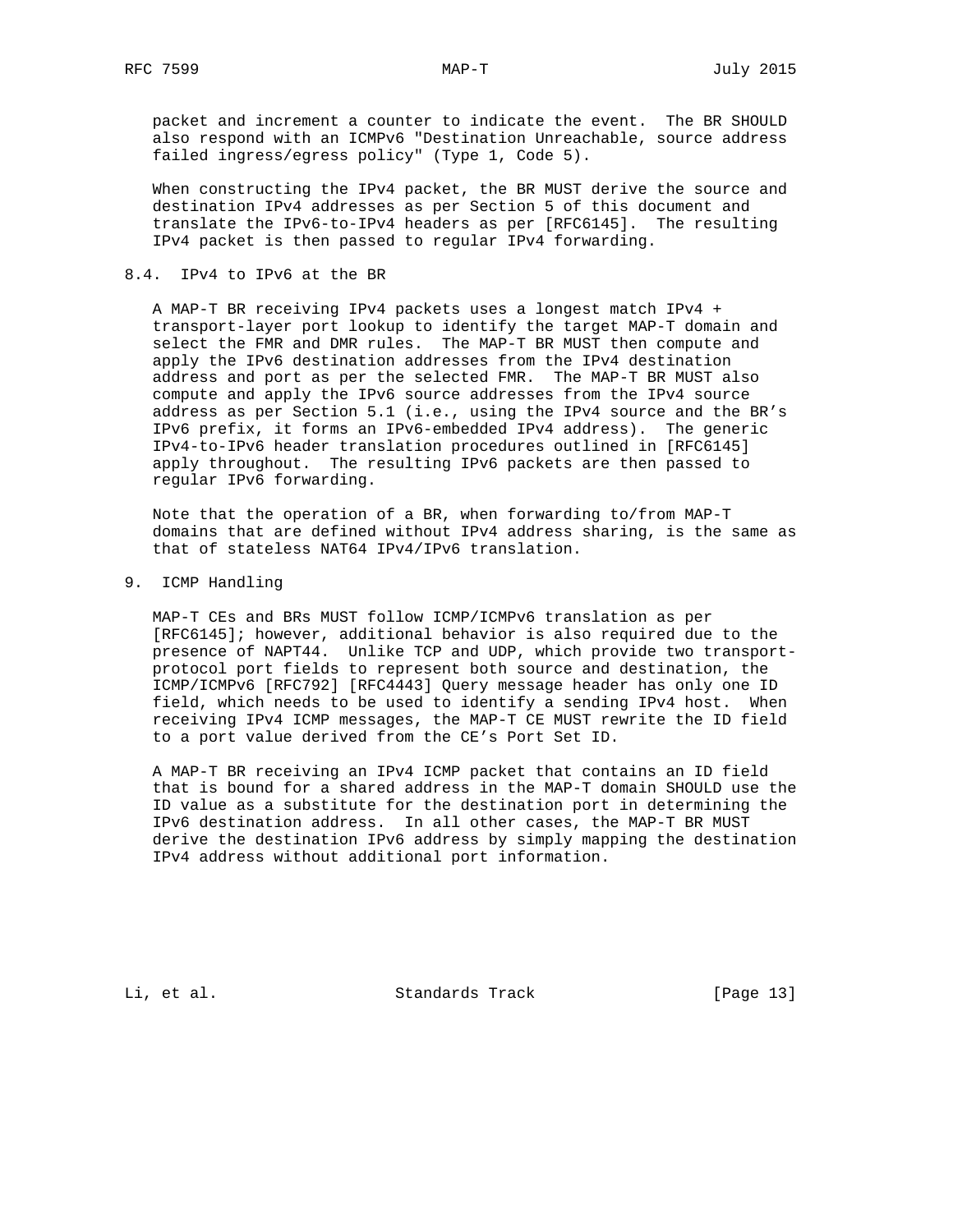## 10. Fragmentation and Path MTU Discovery

 Due to the different sizes of the IPv4 and IPv6 headers, handling the maximum packet size is relevant for the operation of any system connecting the two address families. There are three mechanisms to handle this issue: Path MTU Discovery (PMTUD), fragmentation, and transport-layer negotiation such as the TCP Maximum Segment Size (MSS) option [RFC879]. MAP can use all three mechanisms to deal with different cases.

 Note: The NAT64 [RFC6145] mechanism is not lossless. When IPv4-originated communication traverses a double NAT64 function (a.k.a. NAT464), any IPv4-originated ICMP-independent Path MTU Discovery, as specified in [RFC4821], ceases to be entirely reliable. This is because the DF=1/MF=1 combination as defined in [RFC4821] results in DF=0/MF=1 after a double NAT64 translation.

10.1. Fragmentation in the MAP Domain

 Translating an IPv4 packet to carry it across the MAP domain will increase its size (typically by 20 bytes). The MTU in the MAP domain should be well managed, and the IPv6 MTU on the CE WAN-side interface SHOULD be configured so that no fragmentation occurs within the boundary of the MAP domain.

 Fragmentation in MAP-T domains SHOULD be handled as described in Sections 4 and 5 of [RFC6145].

10.2. Receiving IPv4 Fragments on the MAP Domain Borders

 The forwarding of an IPv4 packet received from outside of the MAP domain requires the IPv4 destination address and the transport protocol destination port. The transport-protocol information is only available in the first fragment received. As described in Section 5.3.3 of [RFC6346], a MAP node receiving an IPv4 fragmented packet from outside SHOULD reassemble the packet before sending the packet onto the MAP domain. If the first packet received contains the transport-protocol information, it is possible to optimize this behavior by using a cache and forwarding the fragments unchanged. A description of such a caching algorithm is outside the scope of this document.

10.3. Sending IPv4 Fragments to the Outside

 Two IPv4 hosts behind two different MAP CEs with the same IPv4 address sending fragments to an IPv4 destination host outside the domain may happen to use the same IPv4 fragmentation identifier, resulting in incorrect reassembly of the fragments at the destination

Li, et al. Standards Track [Page 14]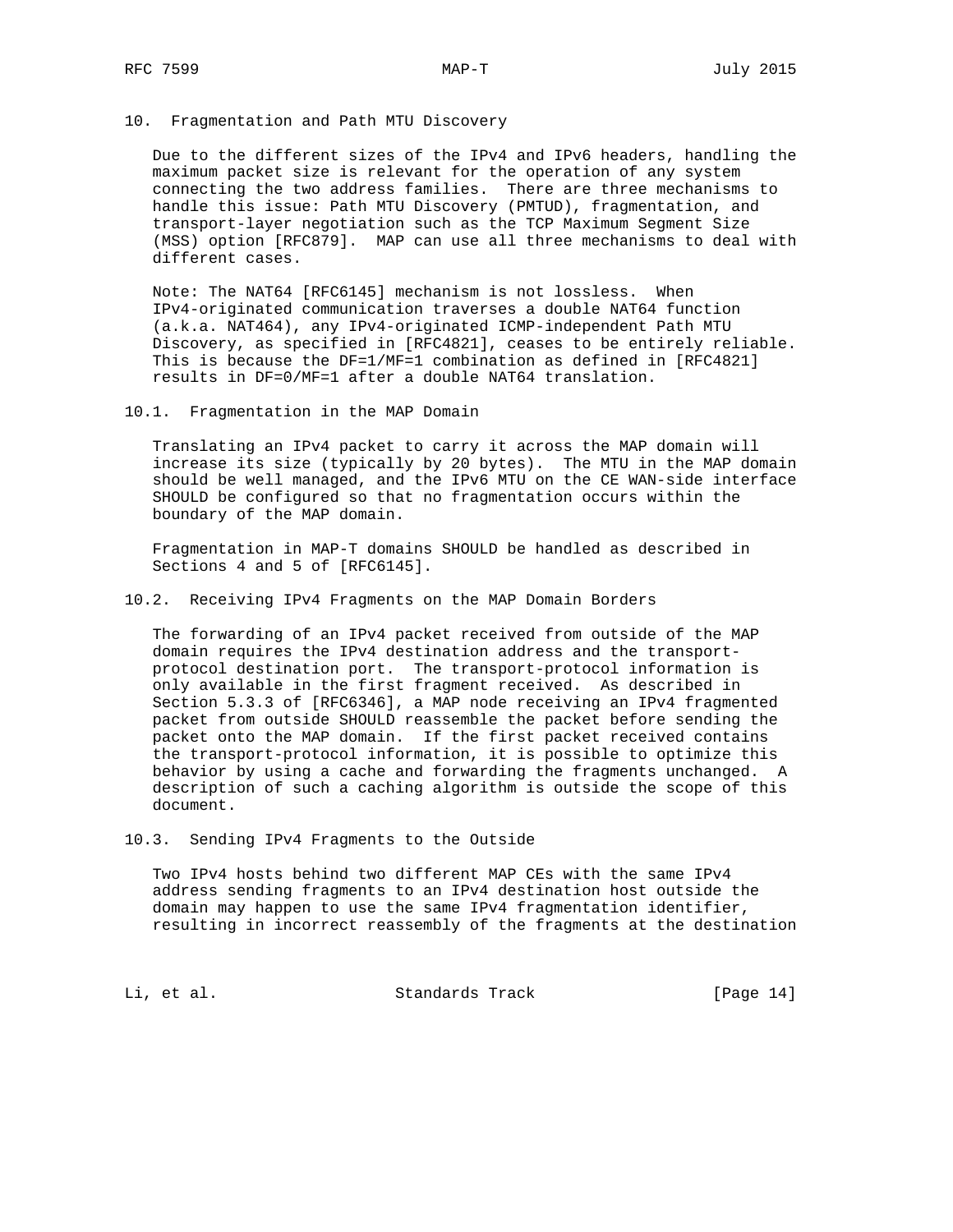host. Given that the IPv4 fragmentation identifier is a 16-bit field, it can be used similarly to port ranges. Thus, a MAP CE SHOULD rewrite the IPv4 fragmentation identifier to a value equivalent to a port of its allocated port set.

## 11. NAT44 Considerations

 The NAT44 implemented in the MAP CE SHOULD conform to the behavior and best current practices documented in [RFC4787], [RFC5508], and [RFC5382]. In MAP address-sharing mode (determined by the MAP domain / rule configuration parameters), the operation of the NAT44 MUST be restricted to the available port numbers derived via the Basic Mapping Rule.

- 12. Usage Considerations
- 12.1. EA-Bit Length 0

 The MAP solution supports the use and configuration of domains where a BMR expresses an EA-bit length of 0. This results in independence between the IPv6 prefix assigned to the CE and the IPv4 address and/or port range used by MAP. The k-bits of PSID information may in this case be derived from the BMR.

 The constraint imposed is that each such MAP domain be composed of just one MAP CE that has a predetermined IPv6 end-user prefix. The BR would be configured with an FMR for each such Customer Premises Equipment (CPE), where the rule would uniquely associate the IPv4 address + optional PSID and the IPv6 prefix of that given CE.

#### 12.2. Mesh and Hub-and-Spoke Modes

 The hub-and-spoke mode of communication, whereby all traffic sent by a MAP-T CE is forwarded via a BR, and the Mesh mode, whereby a CE is directly able to forward traffic to another CE, are governed by the activation of Forwarding Mapping Rules that cover the IPv4-prefix destination and port-index range. By default, a MAP CE configured only with a BMR, as per this specification, will use it to configure its IPv4 parameters and IPv6 MAP address without enabling Mesh mode.

12.3. Communication with IPv6 Servers in the MAP-T Domain

 By default, MAP-T allows communication between both IPv4-only and any IPv6-enabled devices, as well as with native IPv6-only servers, provided that the servers are configured with an IPv4-mapped IPv6 address. This address could be part of the IPv6 prefix used by the DMR in the MAP-T domain. Such IPv6 servers (e.g., an HTTP server or a web content cache device) are thus able to serve IPv6 users and

Li, et al. Standards Track [Page 15]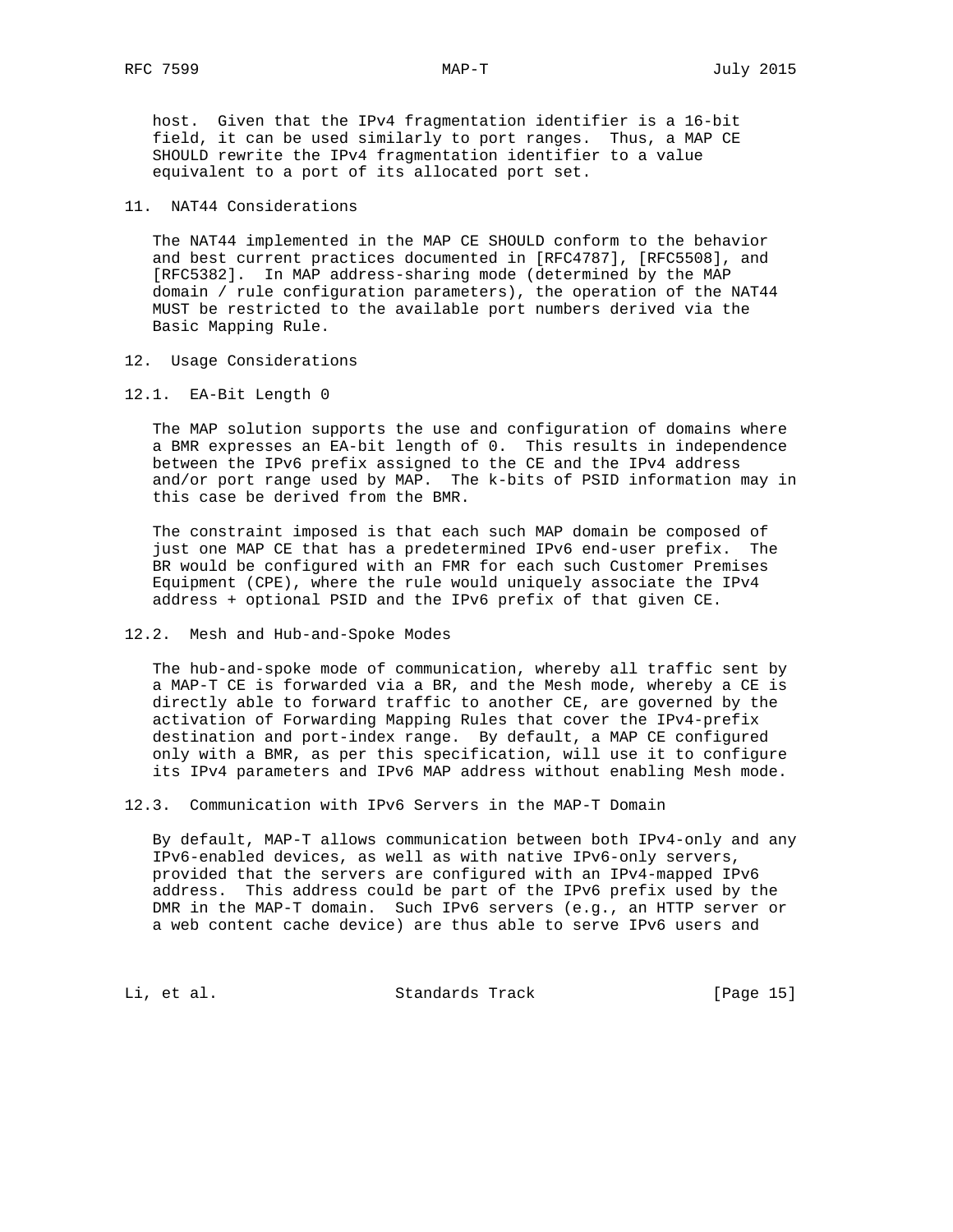IPv4-only users alike, utilizing IPv6. Any such IPv6-only servers SHOULD have both A and AAAA records in DNS. DNS64 [RFC6147] will be required only when IPv6 servers in the MAP-T domain are themselves expected to initiate communication to external IPv4-only hosts.

# 12.4. Compatibility with Other NAT64 Solutions

 The MAP-T CE's NAT64 function is by default compatible for use with [RFC6146] stateful NAT64 devices that are placed in the operator's network. In such a case, the MAP-T CE's DMR prefix is configured to correspond to the NAT64 device prefix. This in effect allows the use of MAP-T CEs in environments that need to perform statistical multiplexing of IPv4 addresses, while utilizing stateful NAT64 devices, and can take the role of a customer-side translator (CLAT) as defined in [RFC6877].

- 13. Security Considerations
	- Spoofing attacks: With consistency checks between IPv4 and IPv6 sources that are performed on IPv4/IPv6 packets received by MAP nodes, MAP does not introduce any new opportunity for spoofing attacks that would not already exist in IPv6.
	- Denial-of-service attacks: In MAP domains where IPv4 addresses are shared, the fact that IPv4 datagram reassembly may be necessary introduces an opportunity for DoS attacks. This is inherent in address sharing and is common with other address-sharing approaches such as Dual-Stack Lite (DS-Lite) and NAT64/DNS64. The best protection against such attacks is to accelerate IPv6 support in both clients and servers.
	- Routing loop attacks: Routing loop attacks may exist in some "automatic tunneling" scenarios and are documented in [RFC6324]. They cannot exist with MAP because each BR checks that the IPv6 source address of a received IPv6 packet is a CE address based on the Forwarding Mapping Rule.
	- Attacks facilitated by restricted port set: From hosts that are not subject to ingress filtering [RFC2827], an attacker can inject spoofed packets during ongoing transport connections [RFC4953] [RFC5961] [RFC6056]. The attacks depend on guessing which ports are currently used by target hosts. Using an unrestricted port set is preferable, i.e., using native IPv6 connections that are not subject to MAP port-range restrictions. To minimize these types of attacks when using a restricted port set, the MAP CE's NAT44 filtering behavior SHOULD be "Address-Dependent Filtering" as described in Section 5 of [RFC4787]. Furthermore, the MAP CEs SHOULD use a DNS transport proxy function to handle DNS traffic

Li, et al. Standards Track [Page 16]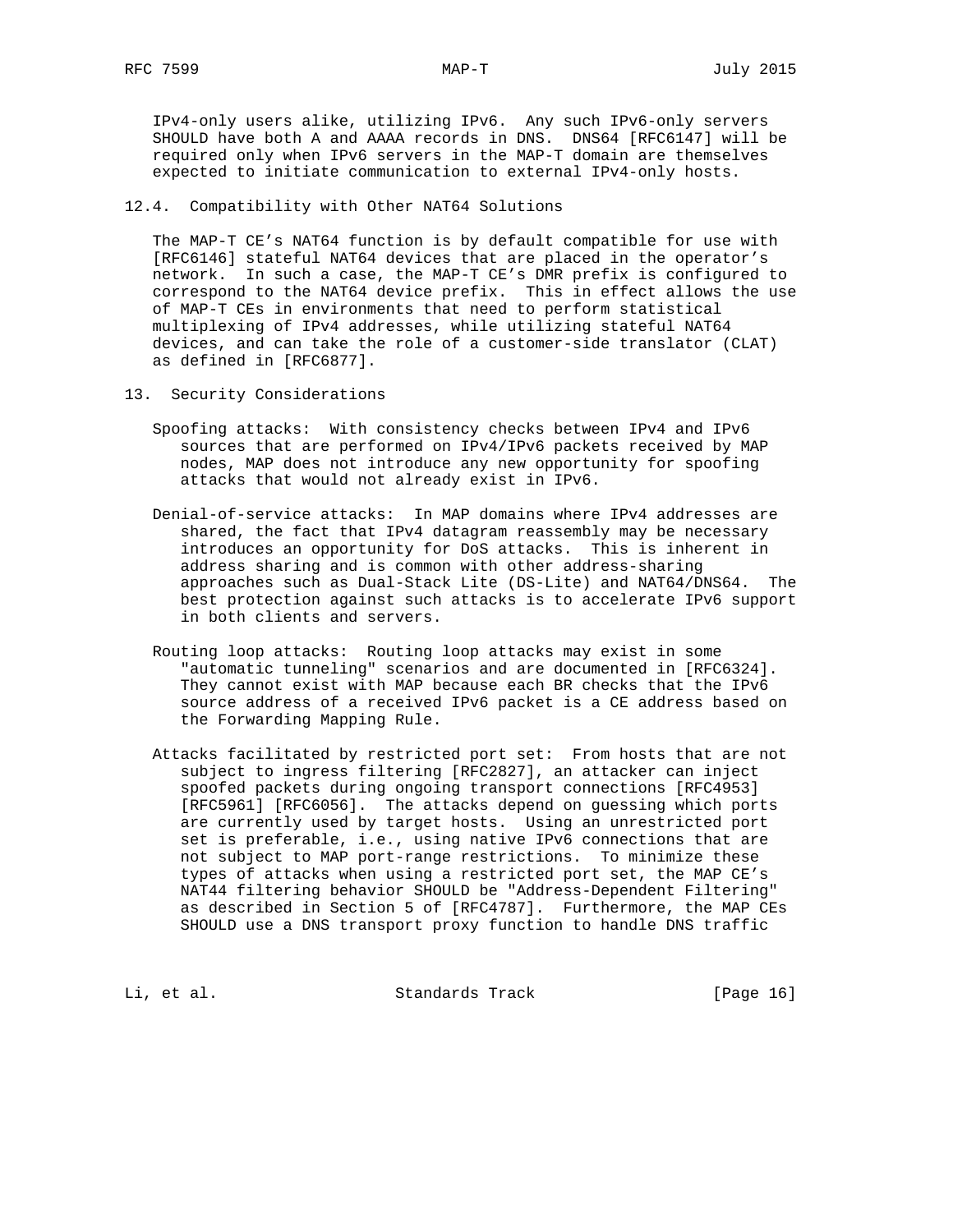and source such traffic from IPv6 interfaces not assigned to MAP-T. Practicalities of these methods are discussed in Section 5.9 of [Stateless-4Via6].

 ICMP Flooding: Given the necessity to process and translate ICMP and ICMPv6 messages by the BR and CE nodes, a foreseeable attack vector is that of a flood of such messages leading to a saturation of the node's ICMP computing resources. This attack vector is not specific to MAP, and its mitigation lies in a combination of policing the rate of ICMP messages, policing the rate at which such messages can get processed by the MAP nodes, and of course identifying and blocking off the source(s) of such traffic.

[RFC6269] outlines general issues with IPv4 address sharing.

- 14. References
- 14.1. Normative References
	- [RFC2119] Bradner, S., "Key words for use in RFCs to Indicate Requirement Levels", BCP 14, RFC 2119, DOI 10.17487/RFC2119, March 1997, <http://www.rfc-editor.org/info/rfc2119>.
	- [RFC6052] Bao, C., Huitema, C., Bagnulo, M., Boucadair, M., and X. Li, "IPv6 Addressing of IPv4/IPv6 Translators", RFC 6052, DOI 10.17487/RFC6052, October 2010, <http://www.rfc-editor.org/info/rfc6052>.
	- [RFC6145] Li, X., Bao, C., and F. Baker, "IP/ICMP Translation Algorithm", RFC 6145, DOI 10.17487/RFC6145, April 2011, <http://www.rfc-editor.org/info/rfc6145>.
	- [RFC6346] Bush, R., Ed., "The Address plus Port (A+P) Approach to the IPv4 Address Shortage", RFC 6346, DOI 10.17487/RFC6346, August 2011, <http://www.rfc-editor.org/info/rfc6346>.
	- [RFC7597] Troan, O., Ed., Dec, W., Li, X., Bao, C., Matsushima, S., Murakami, T., and T. Taylor, Ed., "Mapping of Address and Port with Encapsulation (MAP-E)", RFC 7597, DOI 10.17487/RFC7597, July 2015, <http://www.rfc-editor.org/info/rfc7597>.

Li, et al. Standards Track [Page 17]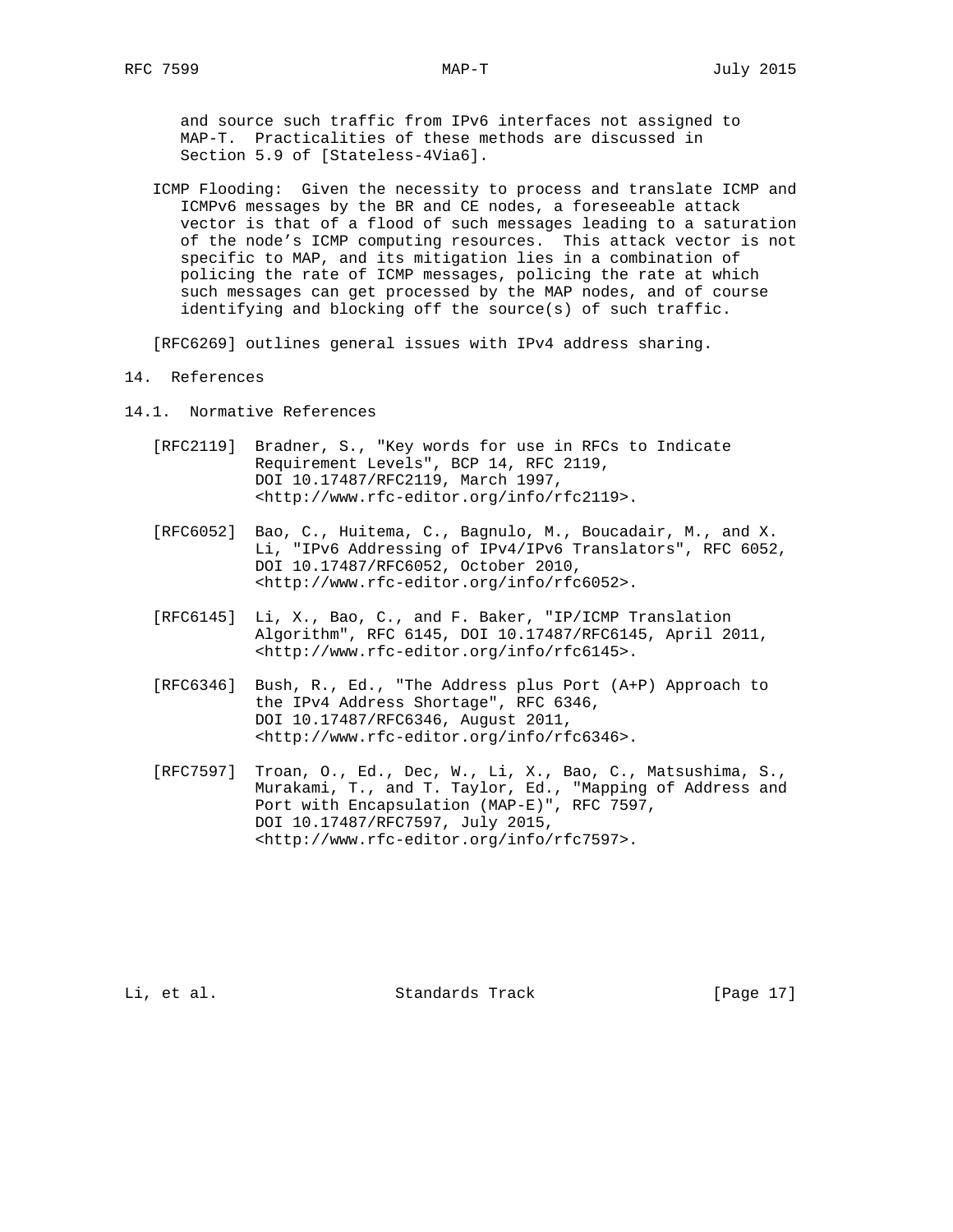14.2. Informative References

 [MAP-T-Use-Cases] Maglione, R., Ed., Dec, W., Leung, I., and E. Mallette, "Use cases for MAP-T", Work in Progress, draft-maglione-softwire-map-t-scenarios-05, October 2014.

- [RFC792] Postel, J., "Internet Control Message Protocol", STD 5, RFC 792, DOI 10.17487/RFC0792, September 1981, <http://www.rfc-editor.org/info/rfc792>.
- [RFC879] Postel, J., "The TCP Maximum Segment Size and Related Topics", RFC 879, DOI 10.17487/RFC0879, November 1983, <http://www.rfc-editor.org/info/rfc879>.
- [RFC2663] Srisuresh, P. and M. Holdrege, "IP Network Address Translator (NAT) Terminology and Considerations", RFC 2663, DOI 10.17487/RFC2663, August 1999, <http://www.rfc-editor.org/info/rfc2663>.
- [RFC2827] Ferguson, P. and D. Senie, "Network Ingress Filtering: Defeating Denial of Service Attacks which employ IP Source Address Spoofing", BCP 38, RFC 2827, DOI 10.17487/RFC2827, May 2000, <http://www.rfc-editor.org/info/rfc2827>.
- [RFC3633] Troan, O. and R. Droms, "IPv6 Prefix Options for Dynamic Host Configuration Protocol (DHCP) version 6", RFC 3633, DOI 10.17487/RFC3633, December 2003, <http://www.rfc-editor.org/info/rfc3633>.
- [RFC4443] Conta, A., Deering, S., and M. Gupta, Ed., "Internet Control Message Protocol (ICMPv6) for the Internet Protocol Version 6 (IPv6) Specification", RFC 4443, DOI 10.17487/RFC4443, March 2006, <http://www.rfc-editor.org/info/rfc4443>.
- [RFC4787] Audet, F., Ed., and C. Jennings, "Network Address Translation (NAT) Behavioral Requirements for Unicast UDP", BCP 127, RFC 4787, DOI 10.17487/RFC4787, January 2007, <http://www.rfc-editor.org/info/rfc4787>.
- [RFC4821] Mathis, M. and J. Heffner, "Packetization Layer Path MTU Discovery", RFC 4821, DOI 10.17487/RFC4821, March 2007, <http://www.rfc-editor.org/info/rfc4821>.

Li, et al. Standards Track [Page 18]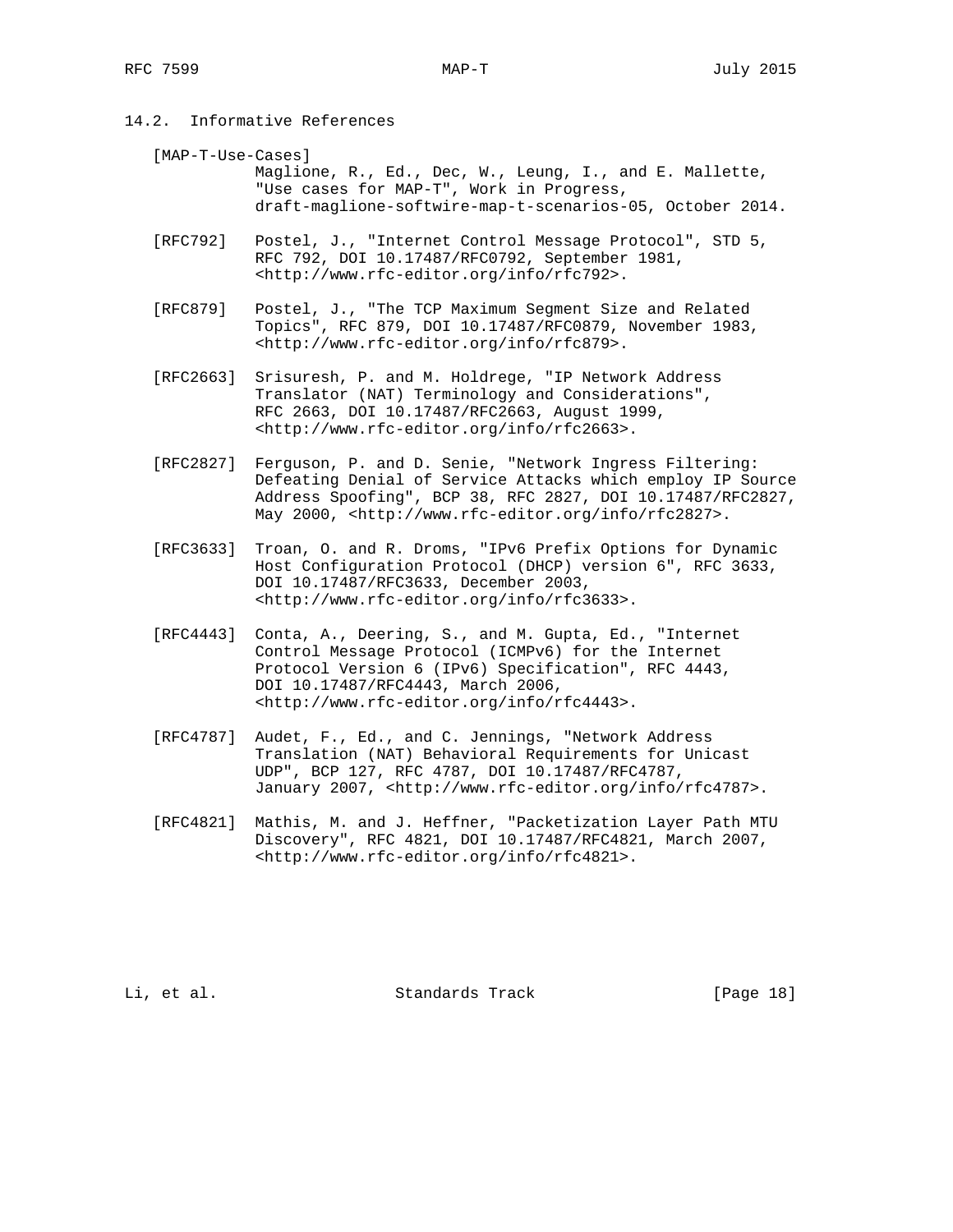- [RFC4862] Thomson, S., Narten, T., and T. Jinmei, "IPv6 Stateless Address Autoconfiguration", RFC 4862, DOI 10.17487/RFC4862, September 2007, <http://www.rfc-editor.org/info/rfc4862>.
- [RFC4953] Touch, J., "Defending TCP Against Spoofing Attacks", RFC 4953, DOI 10.17487/RFC4953, July 2007, <http://www.rfc-editor.org/info/rfc4953>.
- [RFC5382] Guha, S., Ed., Biswas, K., Ford, B., Sivakumar, S., and P. Srisuresh, "NAT Behavioral Requirements for TCP", BCP 142, RFC 5382, DOI 10.17487/RFC5382, October 2008, <http://www.rfc-editor.org/info/rfc5382>.
- [RFC5508] Srisuresh, P., Ford, B., Sivakumar, S., and S. Guha, "NAT Behavioral Requirements for ICMP", BCP 148, RFC 5508, DOI 10.17487/RFC5508, April 2009, <http://www.rfc-editor.org/info/rfc5508>.
- [RFC5961] Ramaiah, A., Stewart, R., and M. Dalal, "Improving TCP's Robustness to Blind In-Window Attacks", RFC 5961, DOI 10.17487/RFC5961, August 2010, <http://www.rfc-editor.org/info/rfc5961>.
- [RFC6056] Larsen, M. and F. Gont, "Recommendations for Transport- Protocol Port Randomization", BCP 156, RFC 6056, DOI 10.17487/RFC6056, January 2011, <http://www.rfc-editor.org/info/rfc6056>.
- [RFC6146] Bagnulo, M., Matthews, P., and I. van Beijnum, "Stateful NAT64: Network Address and Protocol Translation from IPv6 Clients to IPv4 Servers", RFC 6146, DOI 10.17487/RFC6146, April 2011, <http://www.rfc-editor.org/info/rfc6146>.
- [RFC6147] Bagnulo, M., Sullivan, A., Matthews, P., and I. van Beijnum, "DNS64: DNS Extensions for Network Address Translation from IPv6 Clients to IPv4 Servers", RFC 6147, DOI 10.17487/RFC6147, April 2011, <http://www.rfc-editor.org/info/rfc6147>.
- [RFC6219] Li, X., Bao, C., Chen, M., Zhang, H., and J. Wu, "The China Education and Research Network (CERNET) IVI Translation Design and Deployment for the IPv4/IPv6 Coexistence and Transition", RFC 6219, DOI 10.17487/RFC6219, May 2011, <http://www.rfc-editor.org/info/rfc6219>.

Li, et al. Standards Track [Page 19]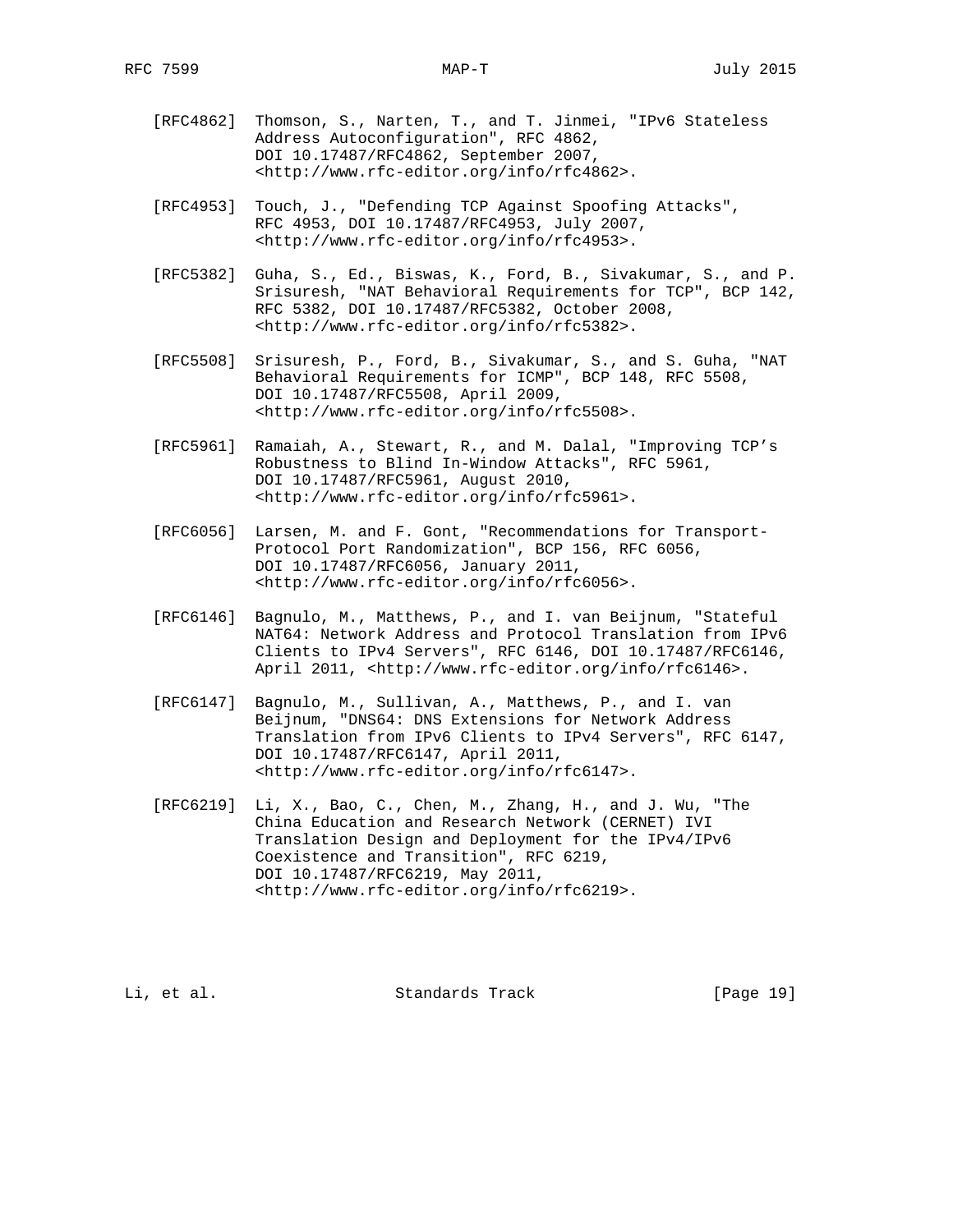- [RFC6269] Ford, M., Ed., Boucadair, M., Durand, A., Levis, P., and P. Roberts, "Issues with IP Address Sharing", RFC 6269, DOI 10.17487/RFC6269, June 2011, <http://www.rfc-editor.org/info/rfc6269>.
- [RFC6324] Nakibly, G. and F. Templin, "Routing Loop Attack Using IPv6 Automatic Tunnels: Problem Statement and Proposed Mitigations", RFC 6324, DOI 10.17487/RFC6324, August 2011, <http://www.rfc-editor.org/info/rfc6324>.
- [RFC6877] Mawatari, M., Kawashima, M., and C. Byrne, "464XLAT: Combination of Stateful and Stateless Translation", RFC 6877, DOI 10.17487/RFC6877, April 2013, <http://www.rfc-editor.org/info/rfc6877>.
- [RFC7598] Mrugalski, T., Troan, O., Farrer, I., Perreault, S., Dec, W., Bao, C., Yeh, L., and X. Deng, "DHCPv6 Options for Configuration of Softwire Address and Port-Mapped Clients", RFC 7598, DOI 10.17487/RFC7598, July 2015, <http://www.rfc-editor.org/info/rfc7598>.

[Solutions-4v6]

 Boucadair, M., Ed., Matsushima, S., Lee, Y., Bonness, O., Borges, I., and G. Chen, "Motivations for Carrier-side Stateless IPv4 over IPv6 Migration Solutions", Work in Progress, draft-ietf-softwire-stateless-4v6-motivation-05, November 2012.

[Stateless-4Via6]

 Dec, W., Asati, R., Bao, C., Deng, H., and M. Boucadair, "Stateless 4Via6 Address Sharing", Work in Progress, draft-dec-stateless-4v6-04, October 2011.

 [TR069] Broadband Forum TR-069, "CPE WAN Management Protocol", Amendment 5, CWMP Version: 1.4, November 2013, <https://www.broadband-forum.org>.

Li, et al. Standards Track [Page 20]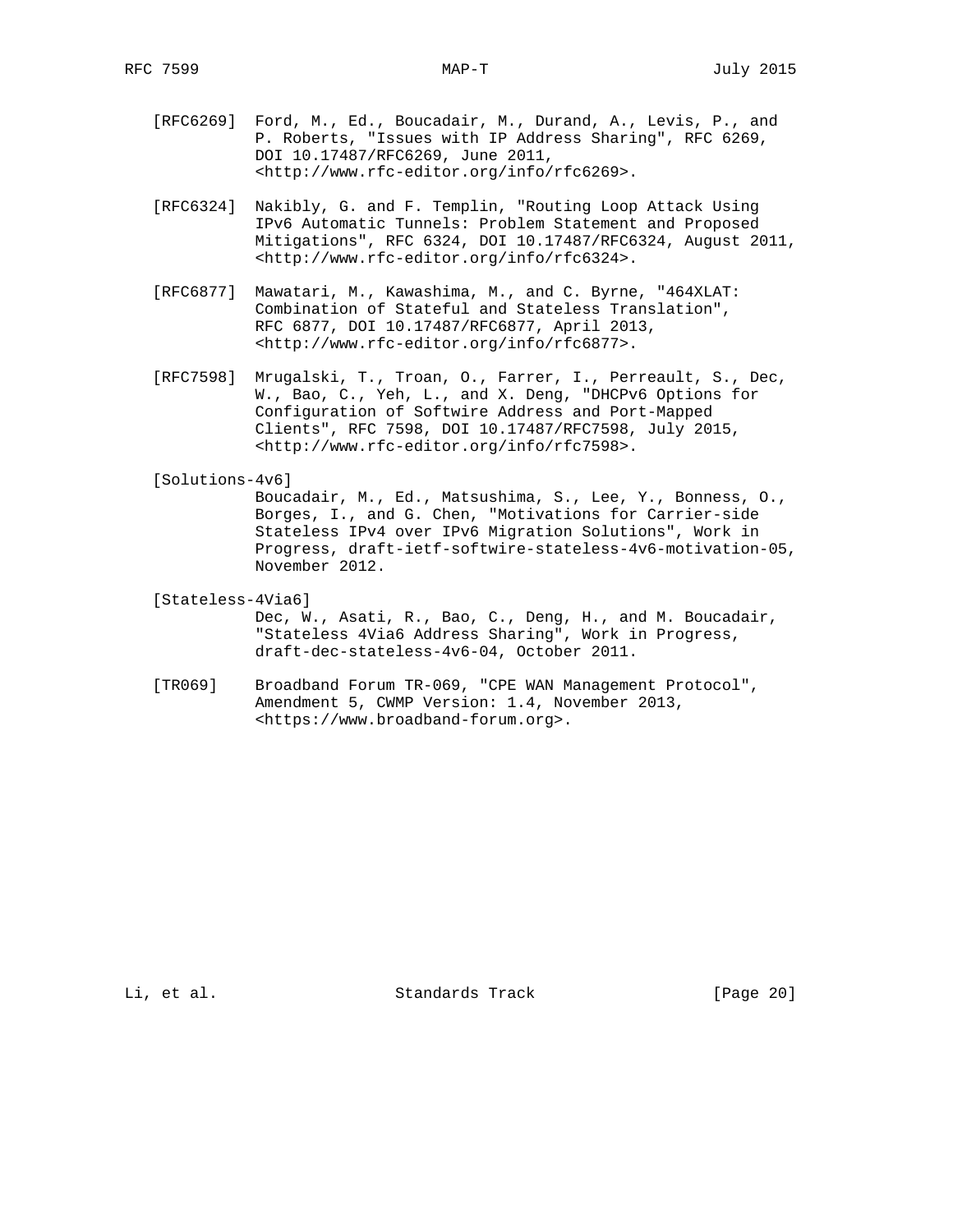Appendix A. Examples of MAP-T Translation Example 1 - Basic Mapping Rule: Given the following MAP domain information and IPv6 end-user prefix assigned to a MAP CE: End-user IPv6 prefix: 2001:db8:0012:3400::/56 Basic Mapping Rule: {2001:db8:0000::/40 (Rule IPv6 prefix), 192.0.2.0/24 (Rule IPv4 prefix), 16 (Rule EA-bit length)} PSID length: (16 - (32 - 24) = 8 (sharing ratio of 256) PSID offset: 6 (default) A MAP node (CE or BR) can, via the BMR or equivalent FMR, determine the IPv4 address and port set as shown below: EA bits offset: 40 IPv4 suffix bits (p): Length of IPv4 address (32) - IPv4 prefix length (24) = 8 IPv4 address: 192.0.2.18 (0xc0000212)<br>PSID start:  $40 + p = 40 + 8 = 48$  $40 + p = 40 + 8 = 48$  PSID length (q): o - p = (End-user prefix len - Rule IPv6 prefix len) - p  $= (56 - 40) - 8 = 8$ PSID:  $0x34$  Available ports (63 ranges): 1232-1235, 2256-2259, ...... , 63696-63699, 64720-64723 The BMR information allows a MAP CE to determine (complete) its IPv6 address within the indicated End-user IPv6 prefix.

IPv6 address of MAP CE: 2001:db8:0012:3400:0000:c000:0212:0034

Li, et al. Standards Track [Page 21]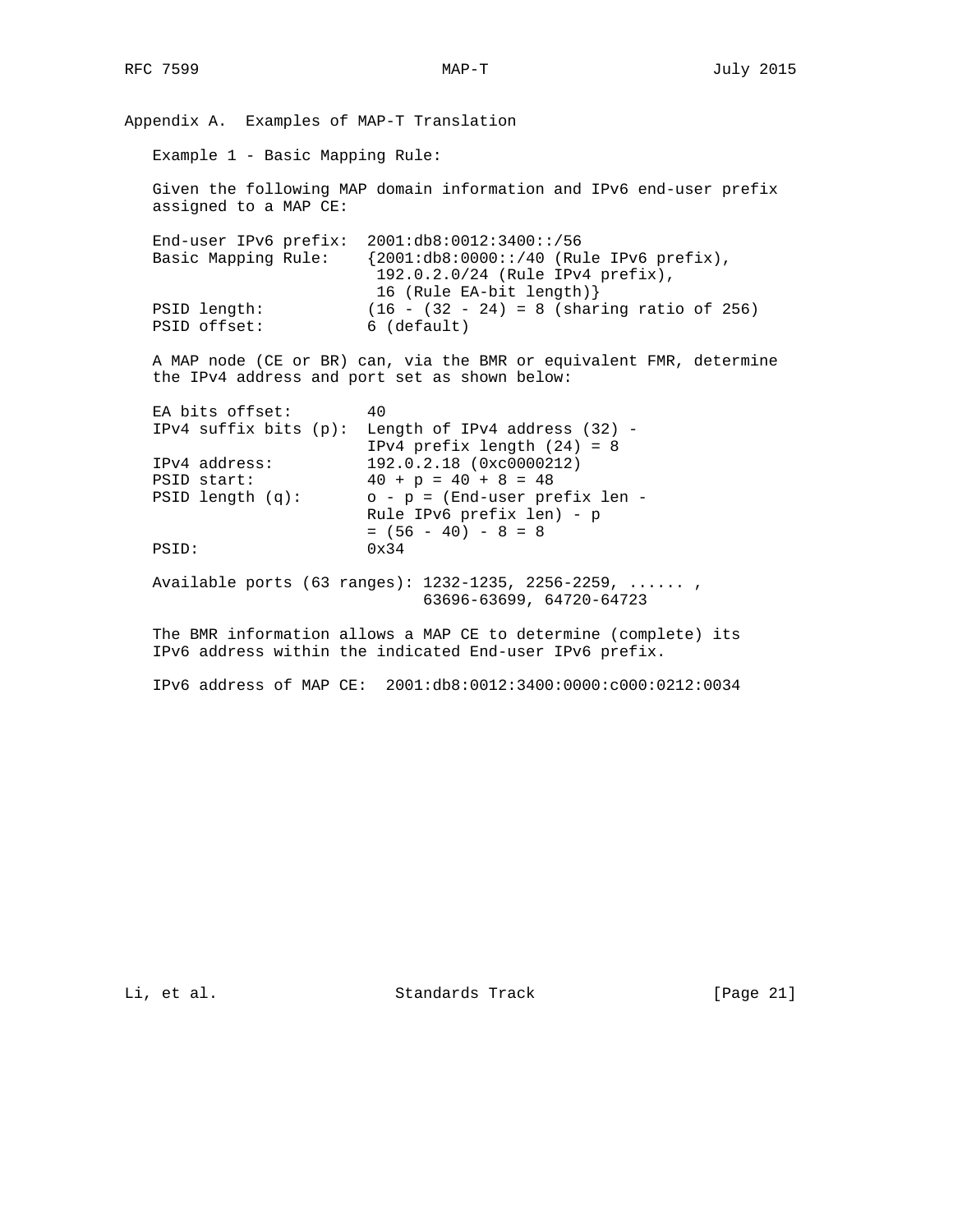Example 2 - BR: Another example is a MAP-T BR configured with the following FMR when receiving a packet with the following characteristics: IPv4 source address: 10.2.3.4 (0x0a020304) TCP source port: 80 IPv4 destination address: 192.0.2.18 (0xc0000212) TCP destination port: 1232 Forwarding Mapping Rule: {2001:db8::/40 (Rule IPv6 prefix), 192.0.2.0/24 (Rule IPv4 prefix), 16 (Rule EA-bit length)} MAP-T BR Prefix (DMR): 2001:db8:ffff::/64 The above information allows the BR to derive the mapped destination IPv6 address for the corresponding MAP-T CE, and also the source IPv6 address for the mapped IPv4 source address, as follows: IPv4 suffix bits  $(p):$  32 - 24 = 8 (18 (0x12)) PSID length: 8 PSID: 0  $x34$  (1232) The resulting IPv6 packet will have the following header fields: IPv6 source address: 2001:db8:ffff:0:000a:0203:0400:: IPv6 destination address: 2001:db8:0012:3400:0000:c000:0212:0034 TCP source port: 80 TCP destination port: 1232 Example 3 - FMR: An IPv4 host behind a MAP-T CE (configured as per the previous examples) corresponding with IPv4 host 10.2.3.4 will have its packets converted into IPv6 using the DMR configured on the MAP-T CE as follows: Default Mapping Rule: {2001:db8:ffff::/64 (Rule IPv6 prefix), 0.0.0.0/0 (Rule IPv4 prefix)} IPv4 source address: 192.0.2.18 IPv4 destination address: 10.2.3.4 IPv4 source port: 1232 IPv4 destination port: 80 MAP-T CE IPv6 source address: 2001:db8:0012:3400:0000:c000:0212:0034 IPv6 destination address: 2001:db8:ffff:0:000a:0203:0400::

Li, et al. Standards Track [Page 22]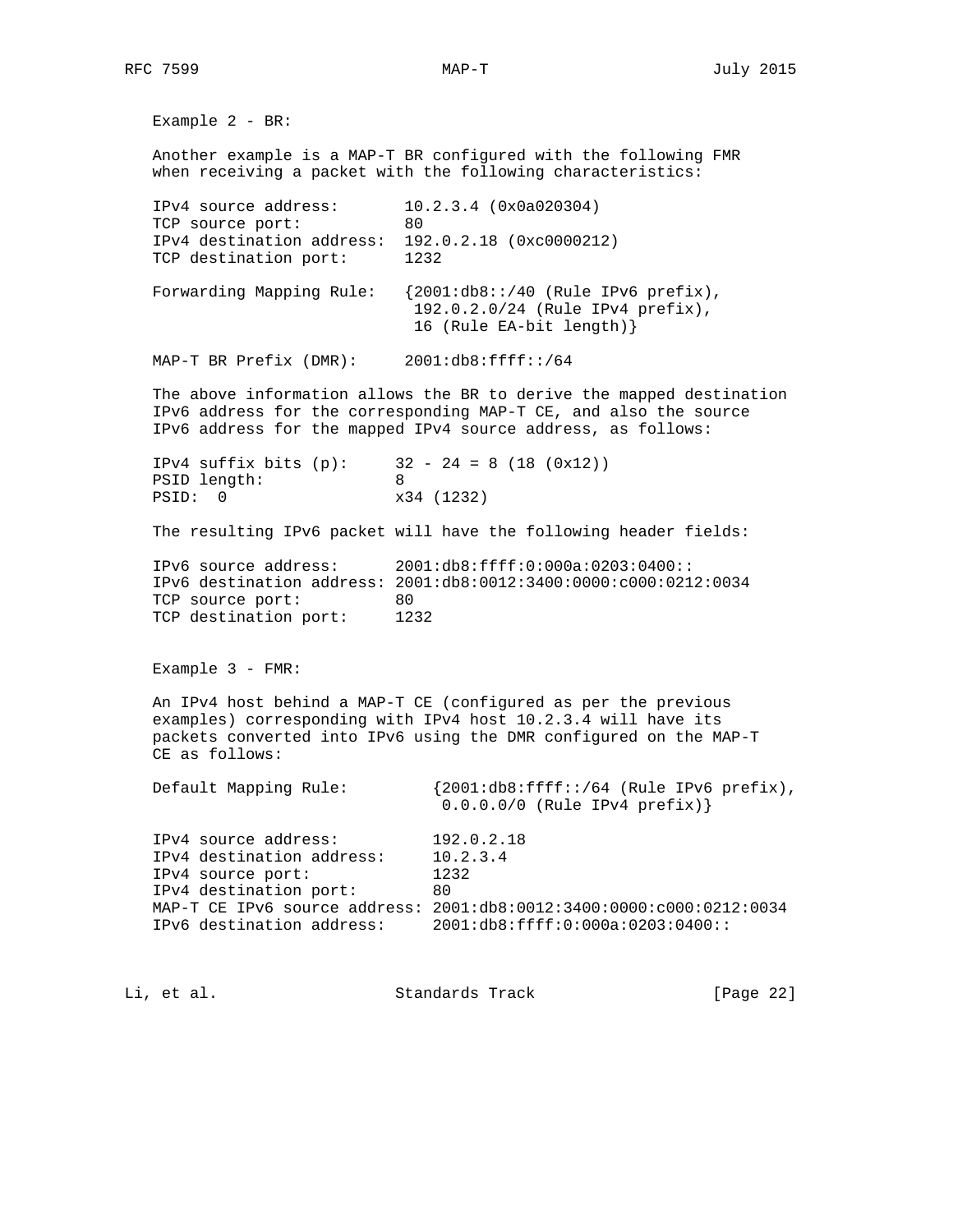Example 4 - Rule with no embedded address bits and no address sharing: End-user IPv6 prefix: 2001:db8:0012:3400::/56 Basic Mapping Rule: {2001:db8:0012:3400::/56 (Rule IPv6 prefix), 192.0.2.1/32 (Rule IPv4 prefix), PSID length:  $0$  (Rule EA-bit length) <br>0 (sharing ratio is 1) 0 (sharing ratio is 1) PSID offset: n/a A MAP node can, via the BMR or equivalent FMR, determine the IPv4 address and port set as shown below: EA bits offset: 0 IPv4 suffix bits (p): Length of IPv4 address - IPv4 prefix length = 32 - 32 = 0 IPv4 address: 192.0.2.18 (0xc0000212) IPv4 address: 19<br>PSID start: 0

PSID length: 0<br>PSID: 0<br>null PSID: The BMR information allows a MAP CE to also determine (complete) its

 full IPv6 address by combining the IPv6 prefix with the MAP interface identifier (that embeds the IPv4 address).

IPv6 address of MAP CE: 2001:db8:0012:3400:0000:c000:0201:0000

Li, et al. Standards Track [Page 23]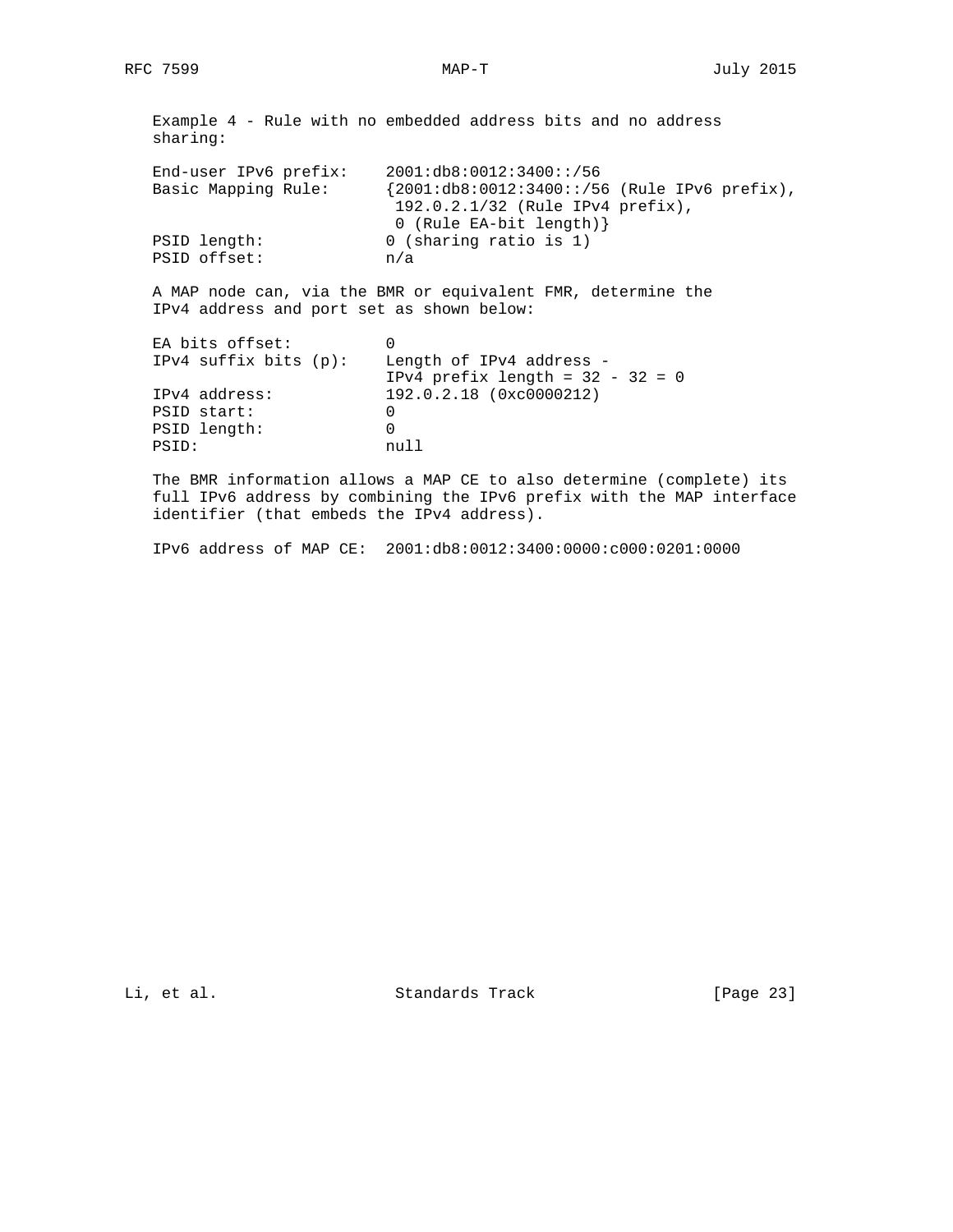Example 5 - Rule with no embedded address bits and address sharing (sharing ratio of 256): End-user IPv6 prefix: 2001:db8:0012:3400::/56 Basic Mapping Rule: {2001:db8:0012:3400::/56 (Rule IPv6 prefix), 192.0.2.18/32 (Rule IPv4 prefix), 0 (Rule EA-bit length)} PSID length: (16 - (32 - 24)) = 8 (sharing ratio of 256; provisioned with DHCPv6) PSID offset: 6 (default) PSID:  $0x20$  (provisioned with DHCPv6)

 A MAP node can, via the BMR, determine the IPv4 address and port set as shown below:

| EA bits offset:<br>$IPv4$ suffix bits $(p)$ : | Length of IPv4 address -           |
|-----------------------------------------------|------------------------------------|
|                                               | IPv4 prefix length = $32 - 32 = 0$ |
| IPv4 address                                  | 192.0.2.18 (0xc0000212)            |
| PSID start:                                   |                                    |
| PSID length:                                  |                                    |
| PSTD:                                         | $0 \times 34$                      |

 Available ports (63 ranges): 1232-1235, 2256-2259, ...... , 63696-63699, 64720-64723

 The BMR information allows a MAP CE to also determine (complete) its full IPv6 address by combining the IPv6 prefix with the MAP interface identifier (that embeds the IPv4 address and PSID).

IPv6 address of MAP CE: 2001:db8:0012:3400:0000:c000:0212:0034

 Note that the IPv4 address and PSID are not derived from the IPv6 prefix assigned to the CE but are provisioned separately, using, for example, MAP options in DHCPv6.

Appendix B. Port-Mapping Algorithm

 The driving principles and the mathematical expression of the mapping algorithm used by MAP can be found in Appendix B of [RFC7597].

Li, et al. Standards Track [Page 24]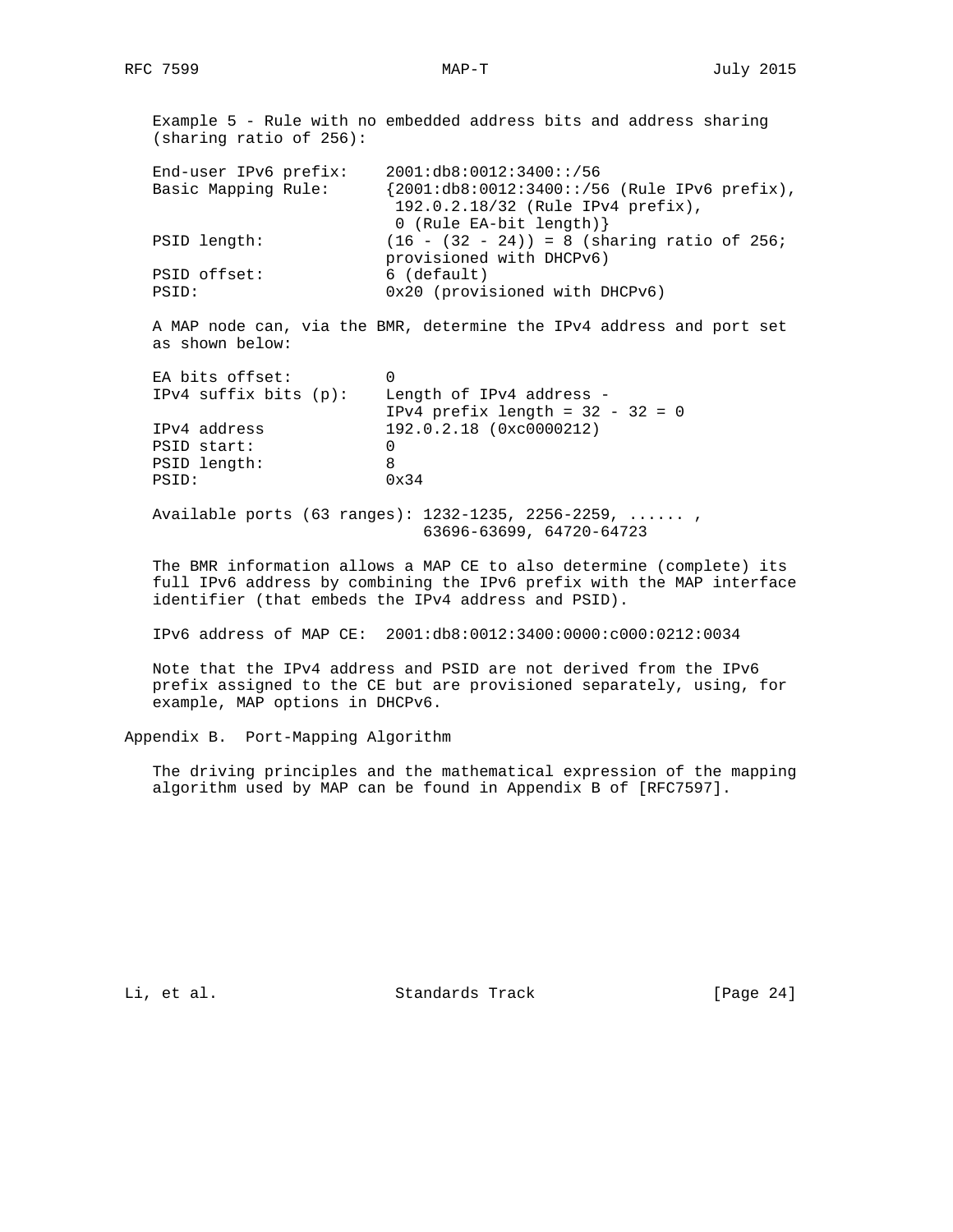Acknowledgements

 This document is based on the ideas of many, particularly Remi Despres, who has tirelessly worked on generalized mechanisms for stateless address mapping.

 The authors would also like to thank Mohamed Boucadair, Guillaume Gottard, Dan Wing, Jan Zorz, Nejc Skoberne, Tina Tsou, Gang Chen, Maoke Chen, Xiaohong Deng, Jouni Korhonen, Tomek Mrugalski, Jacni Qin, Chunfa Sun, Qiong Sun, Leaf Yeh, Andrew Yourtchenko, Roberta Maglione, and Hongyu Chen for their review and comments.

Contributors

 The following individuals authored major contributions to this document and made the document possible:

 Chongfeng Xie China Telecom Room 708, No. 118, Xizhimennei Street Beijing 100035 China Phone: +86-10-58552116 Email: xiechf@ctbri.com.cn

 Qiong Sun China Telecom Room 708, No. 118, Xizhimennei Street Beijing 100035 China Phone: +86-10-58552936 Email: sunqiong@ctbri.com.cn

 Rajiv Asati Cisco Systems 7025-6 Kit Creek Road Research Triangle Park, NC 27709 United States Email: rajiva@cisco.com

 Gang Chen China Mobile 29, Jinrong Avenue Xicheng District, Beijing 100033 China Email: phdgang@gmail.com, chengang@chinamobile.com

Li, et al. Standards Track [Page 25]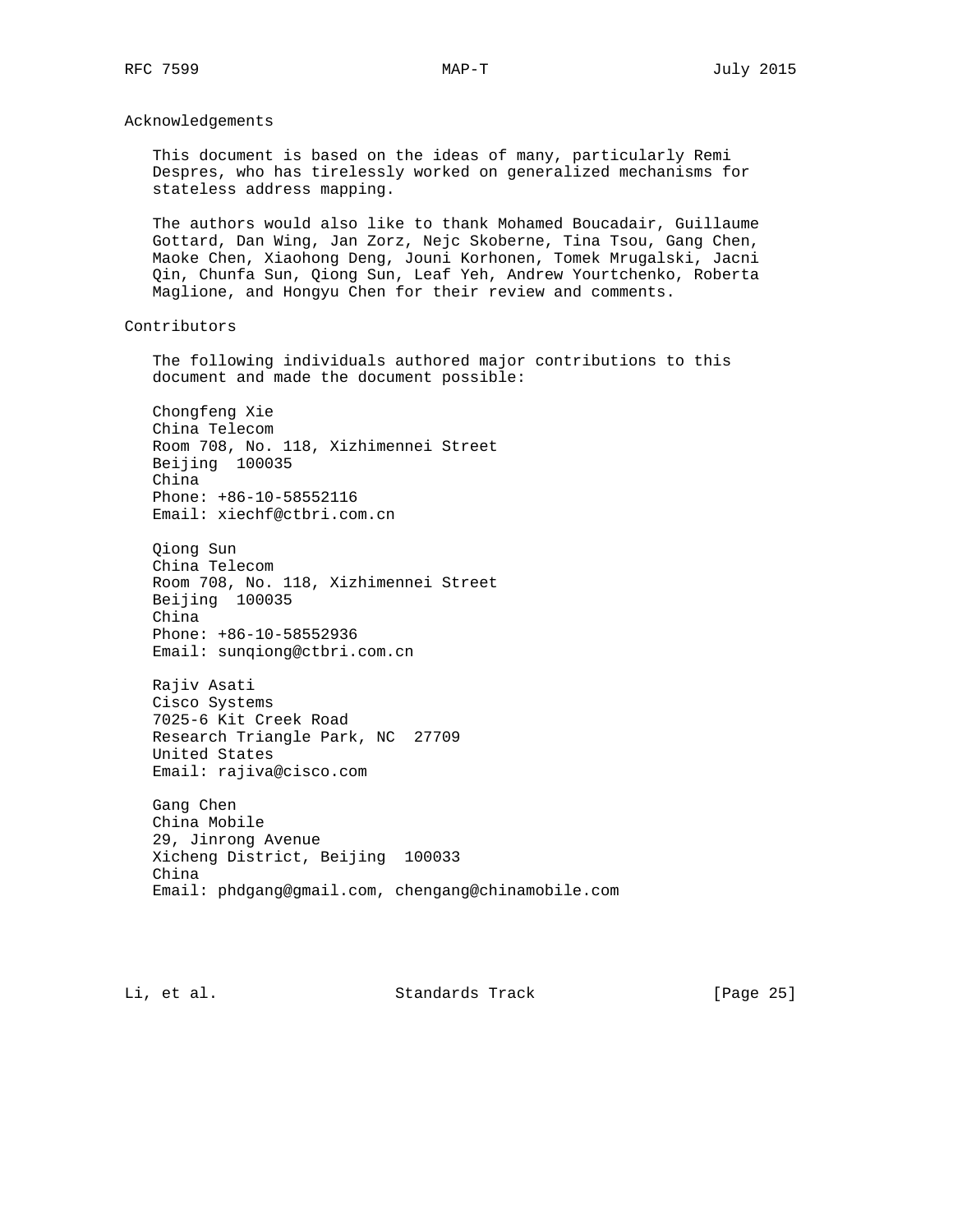Wentao Shang CERNET Center/Tsinghua University Room 225, Main Building, Tsinghua University Beijing 100084 China Email: wentaoshang@gmail.com Guoliang Han CERNET Center/Tsinghua University Room 225, Main Building, Tsinghua University Beijing 100084 China Email: bupthgl@gmail.com Yu Zhai CERNET Center/Tsinghua University Room 225, Main Building, Tsinghua University Beijing 100084 China Email: jacky.zhai@gmail.com Authors' Addresses Xing Li CERNET Center/Tsinghua University Room 225, Main Building, Tsinghua University Beijing 100084 China Email: xing@cernet.edu.cn Congxiao Bao CERNET Center/Tsinghua University Room 225, Main Building, Tsinghua University Beijing 100084 China Email: congxiao@cernet.edu.cn Wojciech Dec (editor) Cisco Systems Haarlerbergpark Haarlerbergweg 13-19 Amsterdam, NOORD-HOLLAND 1101 CH The Netherlands Email: wdec@cisco.com

Li, et al. Standards Track [Page 26]